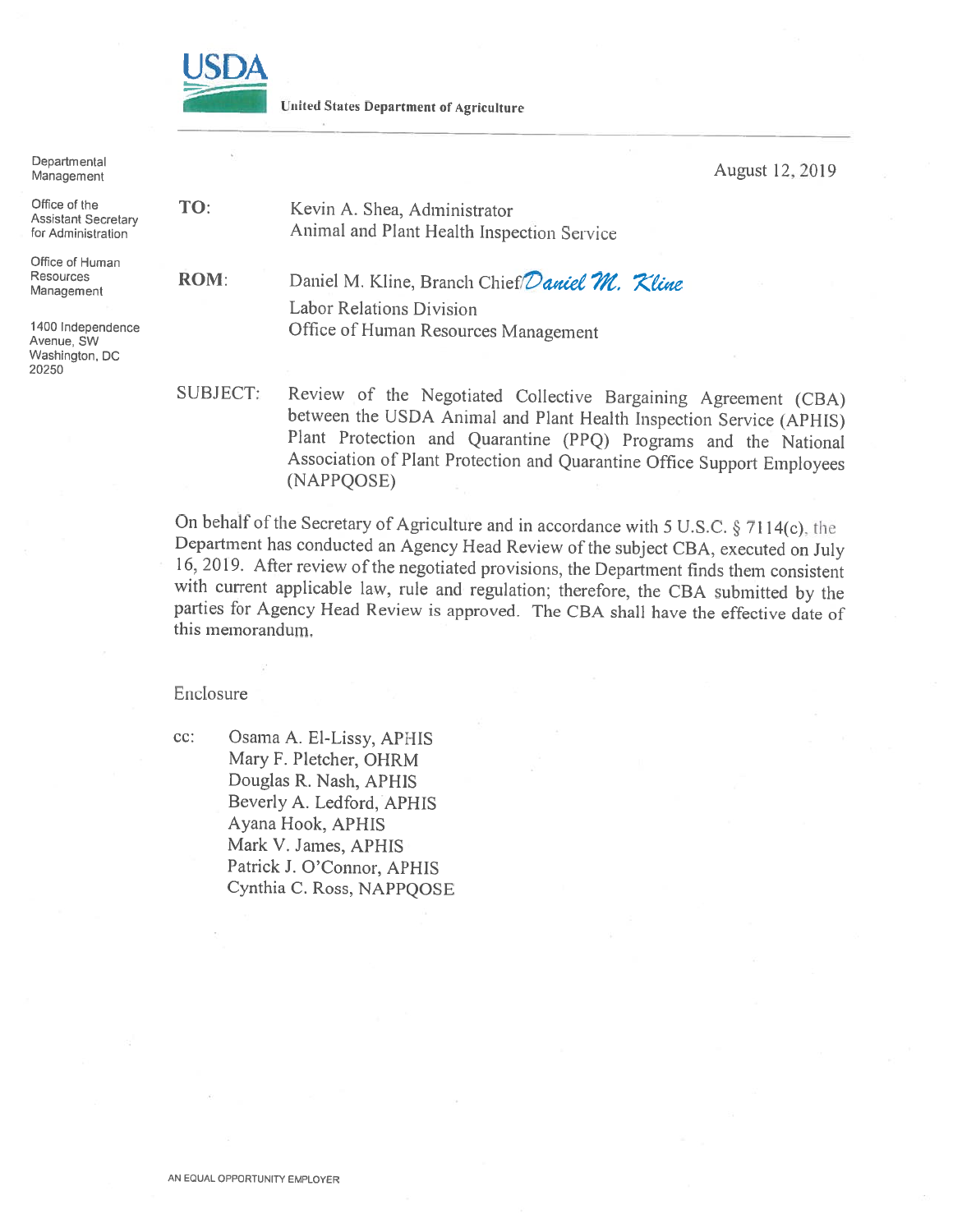# **U.S. DEPARTMENT OF AGRICULTURE Animal and Plant Health Inspection Service Plant Protection and Quarantine**

# **2019-2022**

# **PPQ and NAPPQOSE**

# **Collective Bargaining Agreement**

Agreement between

Plant Protection and Quarantine Programs (PPQ)

and

National Association of Plant Protection and Quarantine Office Support Employees (NAPPQOSE)

**Effective-**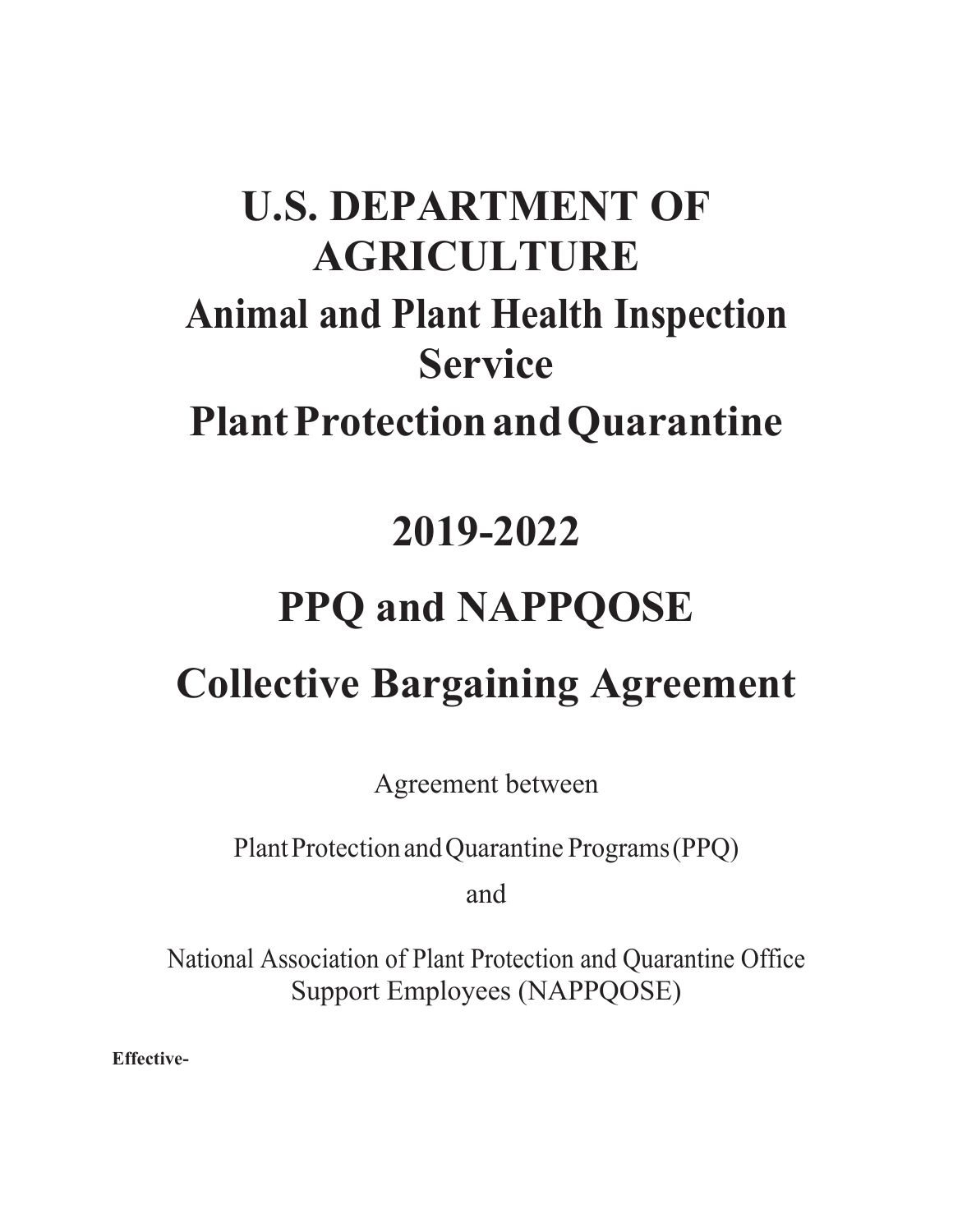# **Contents**

| <b>Preamble and Purpose</b>                                                                                                                                                                                                                                                                                                                     | $\mathbf 1$    |
|-------------------------------------------------------------------------------------------------------------------------------------------------------------------------------------------------------------------------------------------------------------------------------------------------------------------------------------------------|----------------|
| <b>Article 1. Authority and Recognition</b><br>Section 1. Authority<br>Section 2. Bargaining Unit<br>Section 3. Eligibility                                                                                                                                                                                                                     | 1              |
| <b>Article 2. Recognized Level of Authority</b><br>Section 1. Level of Authority                                                                                                                                                                                                                                                                | 2              |
| <b>Article 3. Administration</b>                                                                                                                                                                                                                                                                                                                | 2              |
| <b>Article 4. Changes in Rules and Regulations</b><br><b>Termination of Prior Agreements</b>                                                                                                                                                                                                                                                    | 2              |
| Article 5. Rights and Obligations of Management/ Union<br>Section 1. Status of Organization and Officers<br>Section 2. Membership                                                                                                                                                                                                               | $\overline{2}$ |
| <b>Article 6. Negotiations</b><br>Section 1. Definitions<br>Section 2. Scope of Negotiations<br>Section 3. Latitude and method for negotiations<br>Section 4. Interpretation of Regulations<br>Section 5. Negotiating Committees<br>Section 6. Logistics<br>Section 7. Official Time<br>Section 8. Latitude and Method of Association Inquiries | 3              |
| Article 7. Dues allotments<br>Section 1: Authority                                                                                                                                                                                                                                                                                              | 5              |
| <b>Article 8: Resolution of Impasses</b><br>Section 1. Definition<br>Section 2. Impasses in Negotiation                                                                                                                                                                                                                                         | $\overline{7}$ |
| <b>Article 9. Employee Recognition</b>                                                                                                                                                                                                                                                                                                          | $\overline{7}$ |
| Article 10 Use of Official Time, Facilities and Services<br>Section 1. Internal Union Business                                                                                                                                                                                                                                                  | $\overline{7}$ |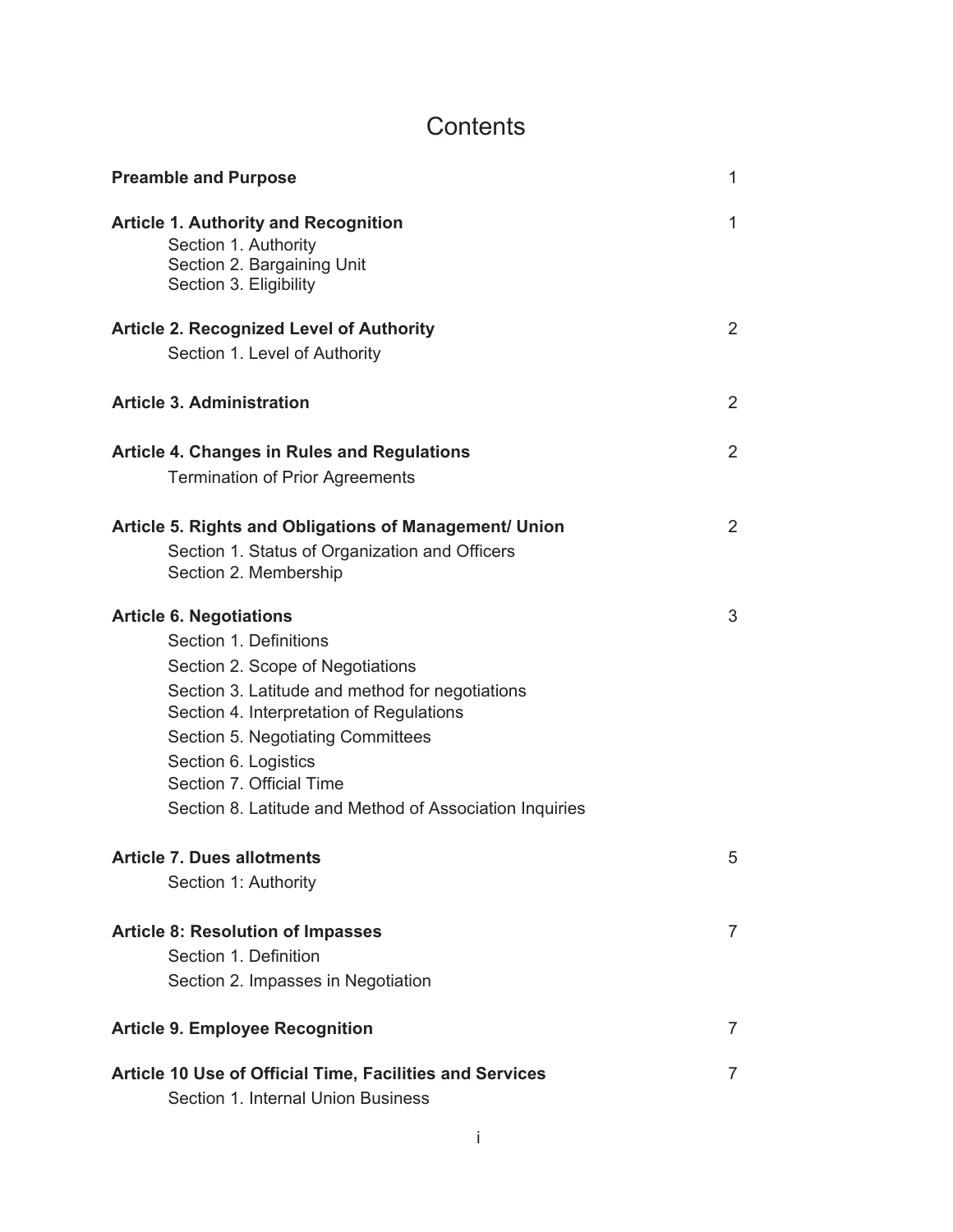| Section 2. Official Meetings<br>Section 3. Space<br>Section 4. Internal Mail<br>Section 5. Bulletin boards<br>Section 6. Employee list |    |
|----------------------------------------------------------------------------------------------------------------------------------------|----|
| <b>Article 11. Performance Standards</b>                                                                                               | 8  |
| Section 1. Employer's Responsibility                                                                                                   |    |
| <b>Article 12. Training</b>                                                                                                            | 9  |
| Section 1. Employer's Responsibility                                                                                                   |    |
| <b>Article 13. Promotions</b>                                                                                                          | 9  |
| Section 1. Policy                                                                                                                      |    |
| Section 2. Information                                                                                                                 |    |
| <b>Article 14. Health and Safety</b>                                                                                                   | 10 |
| Section 1. Employer Responsibilities                                                                                                   |    |
| Section 2. Rights of the Employee                                                                                                      |    |
| Section 3. Safety and Health Committees                                                                                                |    |
| <b>Article 15. Reduction in Force</b>                                                                                                  | 10 |
| <b>Article 16. Economy and Efficiency</b>                                                                                              | 10 |
| <b>Article 17. Employee Personal Actions</b>                                                                                           | 10 |
| Section 1. Payroll Related Changes                                                                                                     |    |
| Section 2. Salary Payments                                                                                                             |    |
| Section 3. Travel Payments                                                                                                             |    |
| Section 4. Job Applications                                                                                                            |    |
| <b>Article 18. Time and Attendance</b>                                                                                                 | 11 |
| Section 1. Overtime                                                                                                                    |    |
| Article 19. On-The-Job Injury                                                                                                          | 11 |
| <b>Article 20. Disciplinary Action</b>                                                                                                 | 20 |
| <b>Article 21. Job Classification</b>                                                                                                  | 21 |
| Section 1: Position Description                                                                                                        |    |
| Section 2: Classification Appeal                                                                                                       |    |
|                                                                                                                                        |    |

Section 3: Adverse Personnel Action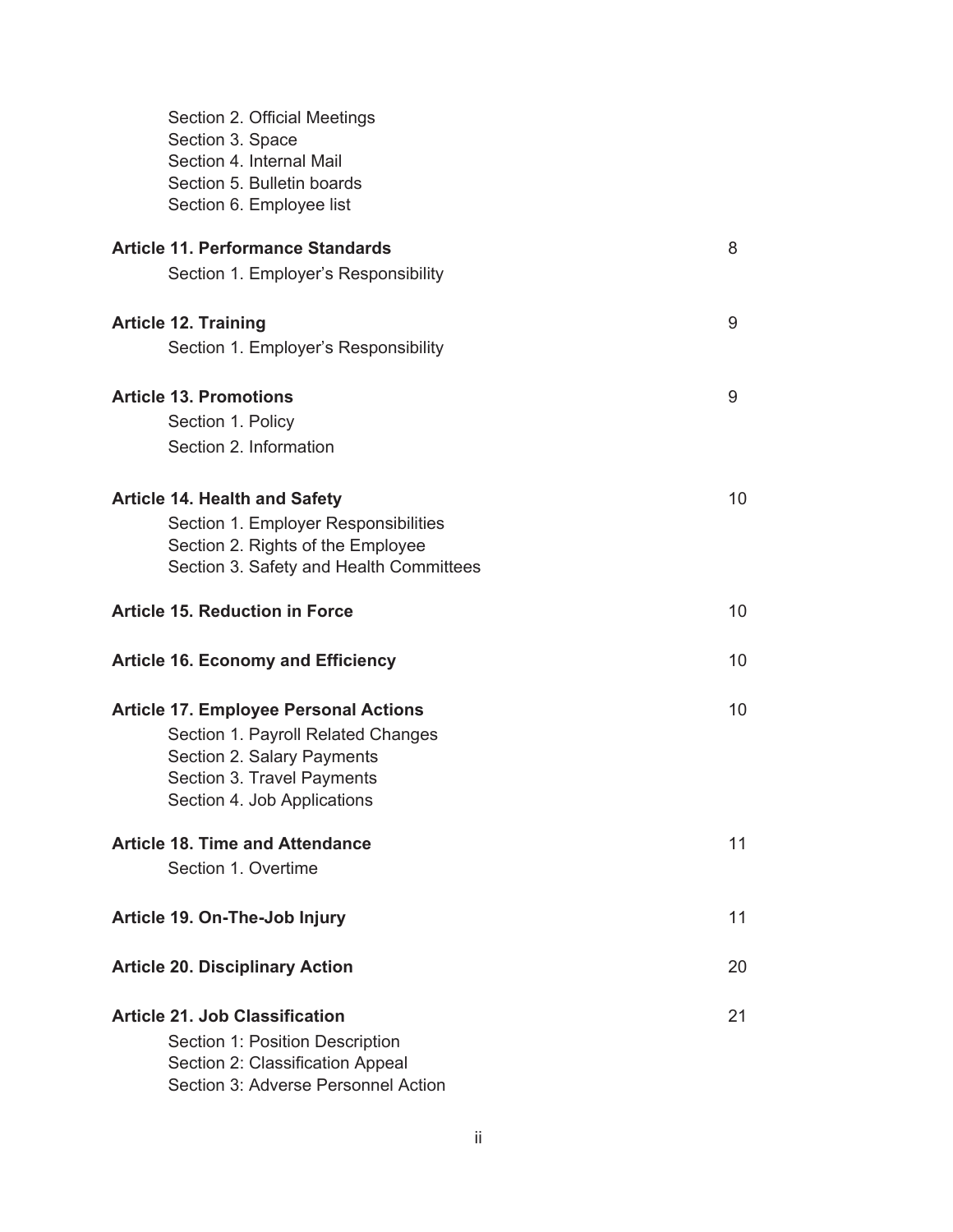| <b>Article 22. Equal Employment Opportunity</b>                                                                                                                                                                                                                        | 12 <sup>2</sup> |
|------------------------------------------------------------------------------------------------------------------------------------------------------------------------------------------------------------------------------------------------------------------------|-----------------|
| Article 23. Grievance Procedure<br>Section 1. Definition and Purpose<br>Section 2. General Provisions<br>Section 3. Steps of Grievance Procedure<br>Section 4. Grievance Filed by the Employer<br>Section 5. Arbitration Procedure<br>Section 6. Unfair Labor Practice | 12 <sup>2</sup> |
| Article 24, Alternative Work Schedules                                                                                                                                                                                                                                 | 16              |
| <b>Article 25. Voluntary Reassignments</b><br>Section 1. Policy<br>Section 1.a. Reassignments<br>Section 1.b. Hardships                                                                                                                                                | 16              |
| <b>Article 26. Temporary Duty Assignments</b>                                                                                                                                                                                                                          | 19              |
| <b>Article 27. Distribution of Agreement</b>                                                                                                                                                                                                                           | 27              |
| <b>Article 28. Duration and Extent of Agreement</b><br>Section 1. Duration<br>Section 2. Amendments/Modifications<br>Section 3. Reopener                                                                                                                               | 27              |
| Signature Page                                                                                                                                                                                                                                                         | 29              |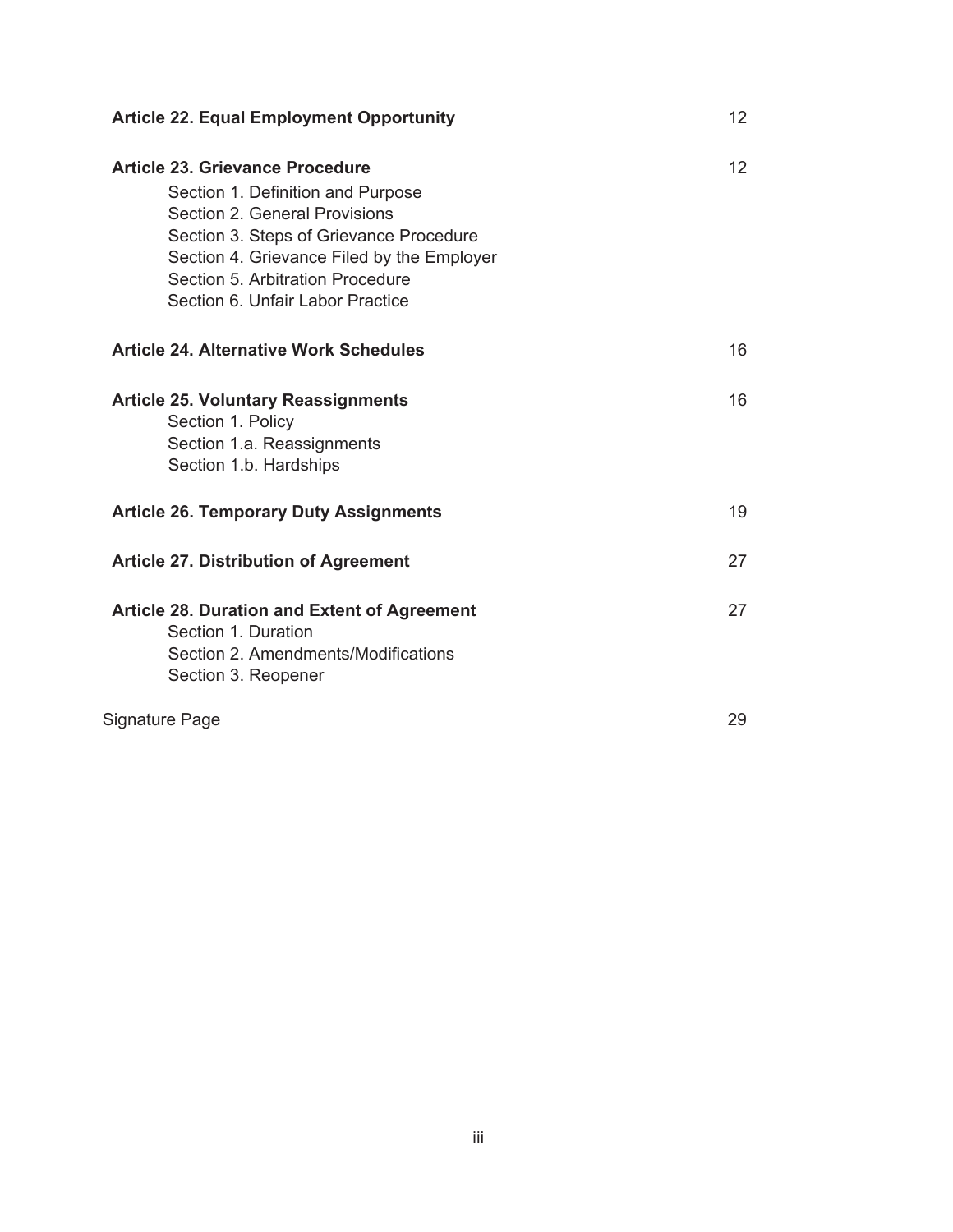#### **Preamble and Purpose**

This Agreement constitutes a collective bargaining agreement by and between PPQ, APHIS, USDA, hereinafter referred to as the "Employer" and the NAPPQOSE, hereinafter referred to as the "Association." It is the intent and purpose of the Parties to foster employee management cooperation to promote and improve the efficient administration of PPQ.

# **ARTICLE 1. Authority and Recognition**

Section 1. Authority

This Agreement is entered into under authority of the Civil Service Reform Act of 1978, and in accordance with regulations of the USDA. Exclusive recognition was granted to the NAPPQOSE under the Federal Service Labor-Management Relations Statute, by letter dated August 30, 1977.

 $\bigcirc$ 

Section 2. Bargaining Unit

Included: All nonprofessional employees of PPQ, APHIS, USDA. Excluded: Professional employees, supervisors, management officials, confidential employees, employees engaged in Federal personnel work in other than a purely clerical capacity and employees currently represented under other exclusive recognition.

However, the part of that unit of employees represented by the Association and to which this Agreement is applicable is as follows:

Included: All clerical, secretarial, and administrative employees of PPQ, APHIS, USDA in the field, excluding headquarters.

Section 3. Eligibility

All employees in the unit, regardless of their Association membership, are covered by the provisions in this Agreement.

#### **ARTICLE 2. Recognized Level of Authority**

Section 1. Level of Authority

- A. For the Employer:
	- 1. National (Deputy Administrator and/or designee)
	- 2. Field Operations (Associate Deputy Administrator or designee)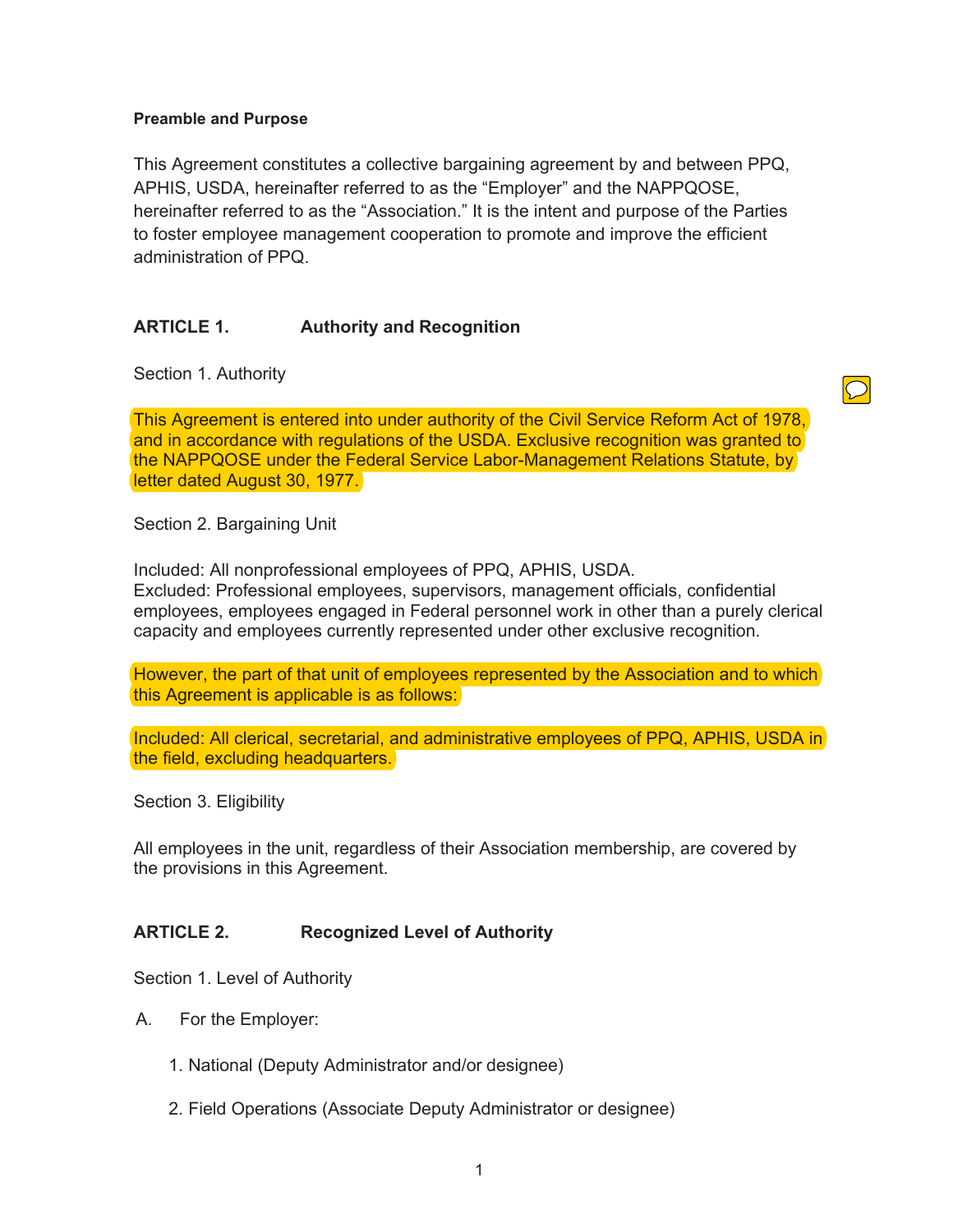- B. For the Association:
	- 1. National (President and/or designee)
	- 2. Regional (Regional Vice-President and/or designee)

### **ARTICLE 3. Administration**

In the administration of all matters covered by this Agreement, officials and employees are governed by existing or future laws and regulations of appropriate authorities, including policies set forth in the CFR and OPM policies; by published Agency policies and regulations in existence at the time the Agreement was approved; and by subsequently published Agency policies and regulations required by law or by the regulations of appropriate authorities, or authorized by the terms of the controlling agreement at a higher Agency level.

# **ARTICLE 4. Changes in Rules and Regulations**

Changes in rules and regulations by higher authority than the Program, which give the Program no discretion in the matter, do not preclude the Association from requesting an exception to said rules and regulations for the Association bargaining unit.

Section 1. Termination of Prior Agreements

All past agreements are hereby terminated upon implementation of this Agreement.

# **ARTICLE 5. Rights and Obligations of the Employer/Union**

The rights and obligations of the Employer and the Union are contained in 5 USC Chapter 71, the Federal Service Labor-Management Relations Statute.

Section 1. Status of Organization and Officers

The Association agrees to maintain with the Employer on a current basis a complete list of all elected officers, committee persons, and all other representatives. Such lists shall include the employee's name, position title, address, and telephone number with the understanding that such information shall be used only for official purposes.

Section 2. Membership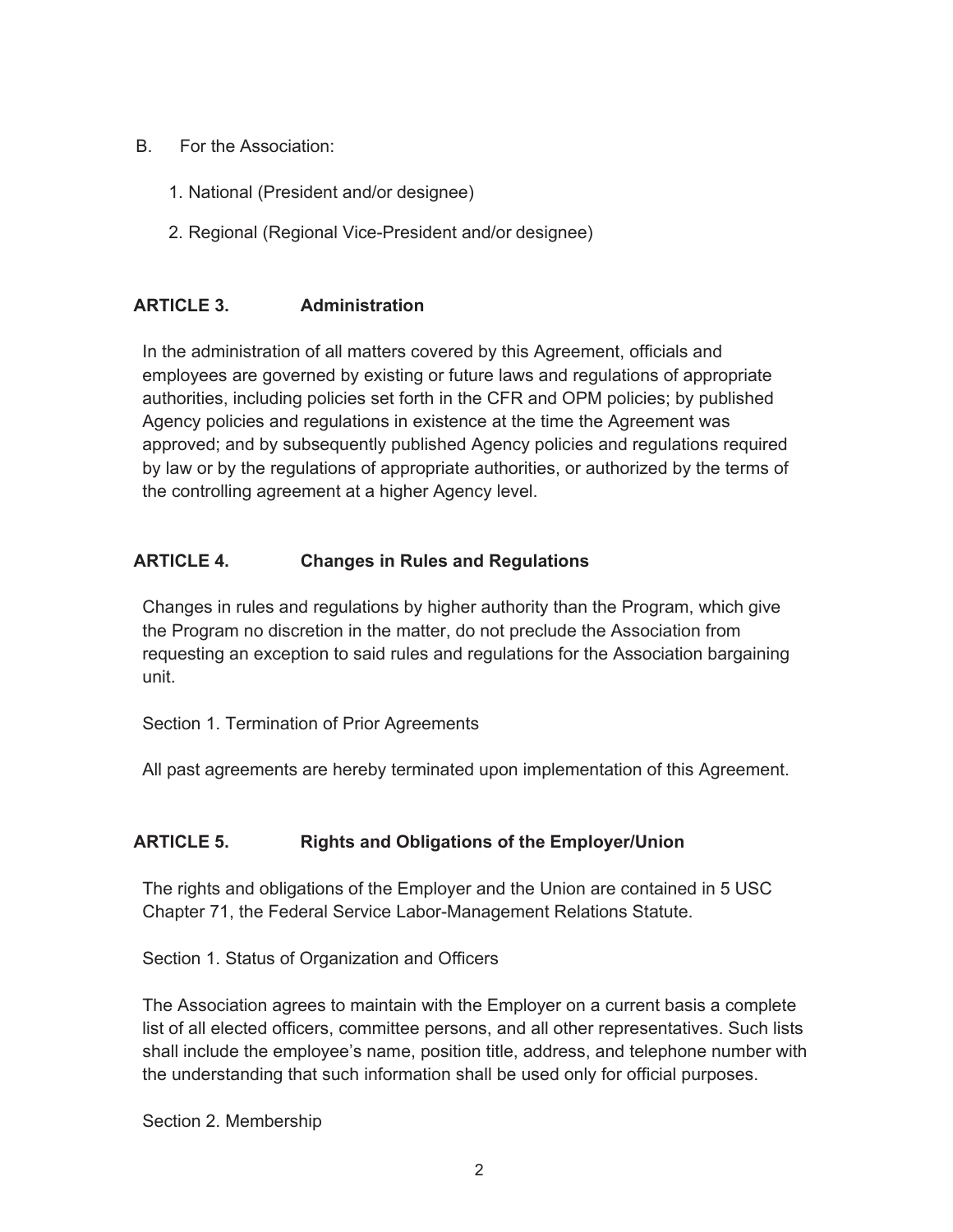An employee will not be required to become or remain a member of this Association or to pay money to the Association except pursuant to a voluntary written authorization for the payment of dues through payroll deduction.

### **ARTICLE 6. Negotiations**

Section 1. Definitions

For the purpose of this Agreement, the following definition shall apply:

Negotiations - Bargaining on appropriate issues relating to personnel policies and practices affecting the conditions of employment with a view of arriving at a mutually agreeable position.

Section 2. Scope of Negotiations

It is the mutual obligation of the Employer and this Association to negotiate in good faith. Matters appropriate for negotiation with this Association shall include personnel policies and practices, and other matters with respect to the general conditions of employment affecting the employees represented.

Except as provided pursuant to Article 5, when the Employer proposes to change established personnel policies, practices, and matters affecting conditions of employment during the term of this Agreement, the Association will be formally notified and given an opportunity to negotiate. The Association will have fourteen (14) calendar days in which to submit proposals for negotiation on such changes. Negotiations will be conducted as specified herein unless there is a negotiability dispute to be resolved under the rules and regulations of the Federal Labor Relations Authority (FLRA). The Association's failure to respond within fourteen (14) calendar days will indicate they do not wish to negotiate.

Section 3. Latitude and Method for Negotiations

Negotiations will be conducted on those personnel policies, practices, and other matters affecting conditions of employment for bargaining unit employees, which are determined to be negotiable under Title 5, and can be identified as applying to the members of the representative unit. The levels of the Employer at which negotiations on specific subjects shall be conducted will be determined by the authorities delegated to that level by higher levels of the Employer.

Both Parties have the responsibility to conduct all negotiations in accordance with the intent and purpose of Title 5 and applicable administrative regulations. It should be understood that the obligation to bargain does not imply the obligation to reach agreement, although both Parties will make a concerted effort to this end. Each Party also has the responsibility to thoroughly review the negotiation proposals of the other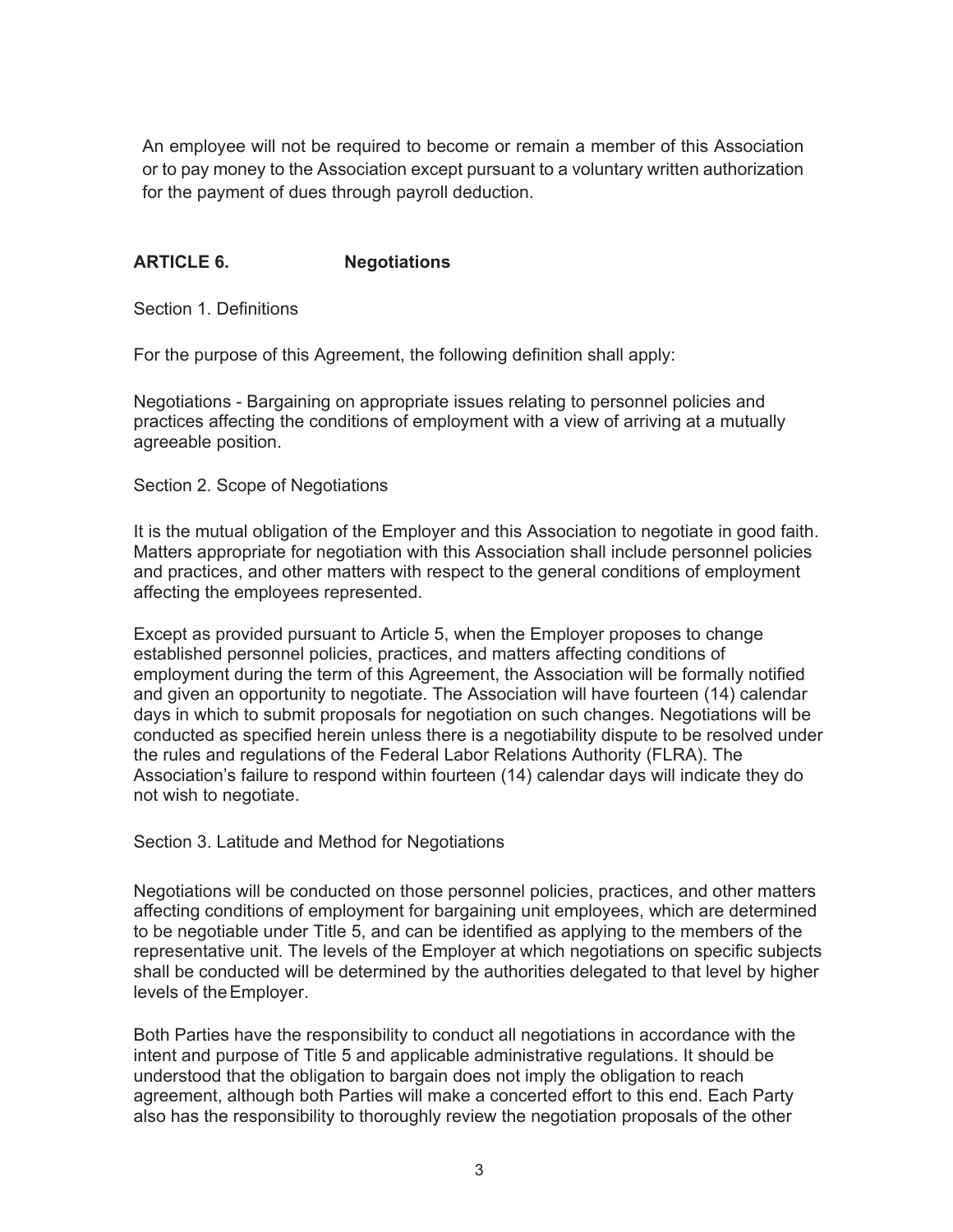and, if found unacceptable, to state its reasons for rejection or to submit a counterproposal. Additionally, officials of the Employer shall make themselves available at reasonable times and with reasonable promptness to negotiate the Agreement.

#### Section 4. Negotiating Committees

The Association will be authorized to have up to the same number of Association negotiators as the Employer has at the negotiating table. The Employer and the Association also realize that interested and appropriate representatives of both Parties may wish to attend sessions as observers. With mutual consent of the Parties, observers may be allowed to attend negotiating sessions, although they will not, without consent of both Parties, be allowed to participate while the negotiations are in progress. Nothing stated herein, however, is construed to restrict the Parties from privately consulting such observers during caucuses or breaks in negotiations.

#### Section 5. Logistics

Negotiations will be conducted at a time and place mutually agreed upon by the Parties and can be performed via electronic means. Agreement will be applicable only to the unit for which negotiated.

Section 6. Official Time

A. Pursuant to Title 5, § 7114, the appropriately recognized union official shall be permitted reasonable representative official time. The Association will provide the Employer the names of officers and stewards for the purposes of granting this time.

 $\bigcirc$ 

- B. Requests for official time will be submitted in accordance with the Departmental procedures for requesting official time. The Association agrees that its officers and stewards will guard against the use of excessive time in performing duties considered appropriate by the Agreement.
- C. Association representatives attending official meetings at the request of the Employer will be provided official time as long as the official time is reasonable, necessary, and in the public interest.
- $\overline{D}$ D. Employees who represent this Association will be on official time when participating in negotiation of a labor-management agreement in accordance with Title 5 guidelines of the FLRA and OPM.

Section 7. Latitude and Method of Association Inquiries

A. Officials of the Employer identified in Article 2 may respond either verbally or in writing, to inquiries from the Association on matters which are within the administrative discretion of the Employer level involved and are appropriate for discussion. Excepted from this requirement are those Employer rights identified in Section 7106, Title 5.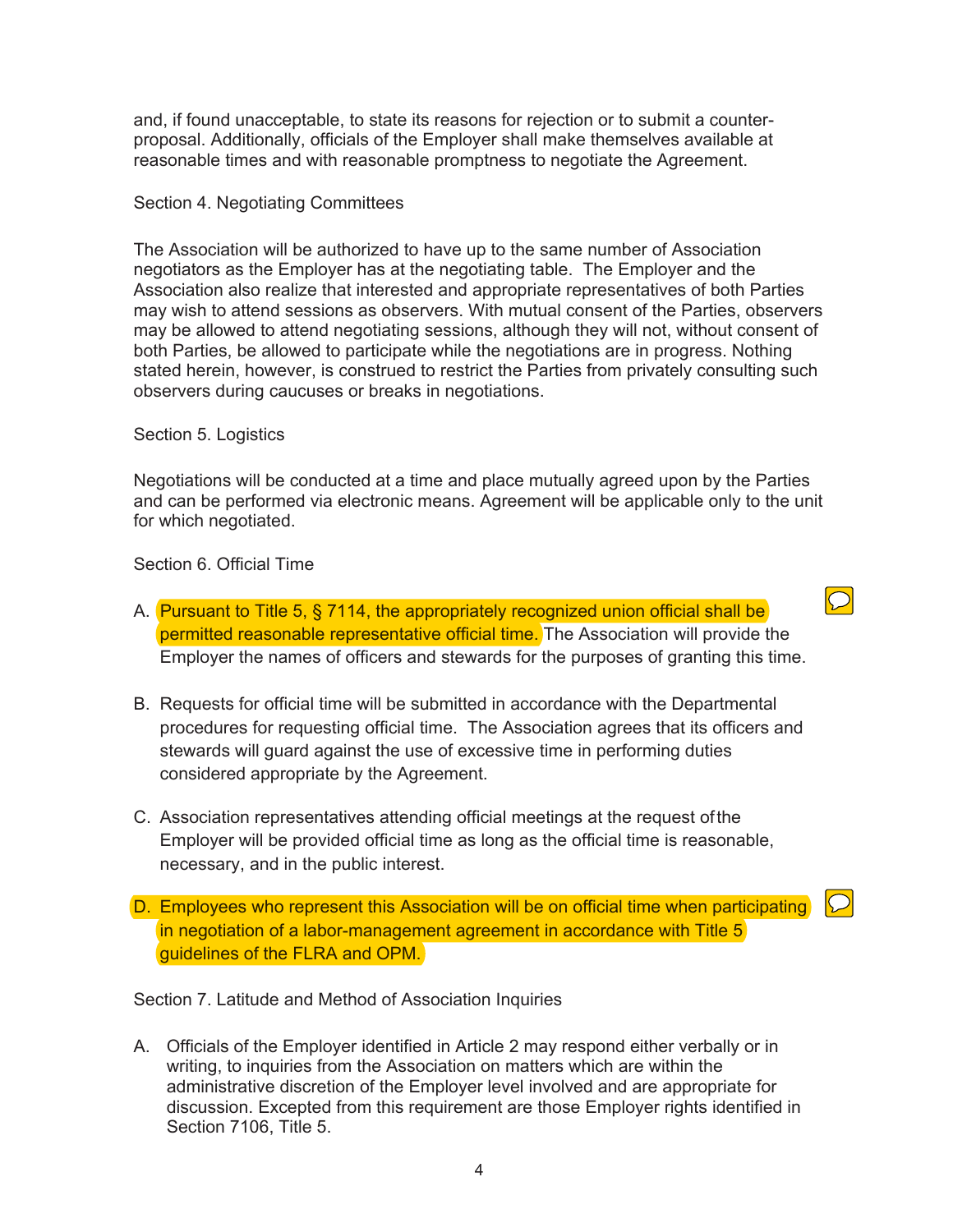- B. In respect to negotiation briefings the Employer will send Official Notice in accordance with Article 6 of this Agreement. During the first seven (10) calendar days of the notice period, the Association may request a briefing at which point the Employer will engage the Association in discussion over that change. If the discussion process is not readily resolved, the Association may request an extension to the notice period.
- C. Meetings between the Deputy Administrator or designee and the Association to discuss current issues, concerns or inquiries will be held semi-annually or more often at the discretion of the Deputy Administrator. The Association will normally be permitted to have two (2) representatives (the President and one representative selected by the President) present at such meetings. Depending on the subject matter to be discussed, an additional representative may be authorized to attend any particular meeting. Official time will be provided as long as the official time is reasonable, necessary, and in the public interest. Travel expenses will be at the employer's discretion.

### **ARTICLE 7. Dues allotments**

The allotment of dues through payroll withholding will be subject to and in accordance with the provisions of this Article.

Section 1. Employee Responsibility

- A. Any employee of the USDA who is included in the bargaining unit may make a voluntary allotment for the payment of dues to the Association. These procedures are the only authorized method for obtaining dues withholding. Disputes between the Employer and the Association regarding eligibility of an employee for dues withholding shall be referred to the Federal Labor Relations Authority for resolution.
- B The employee shall obtain a SF-1187, "Request for Payroll Deductions for Labor Organization Dues", from the Association and shall file the completed SF-1187 with the designated union representative. The employee shall be instructed to complete the top portion and Part B of the form. No number shall appear in block 2 of the form except the last four digits of the employee's Social Security number.

#### Section 2. Association Responsibility

The authorized Association official will certify on each SF-1187 that the employee is a member in good standing of the Association; insert the amount to be withheld, and the union code number (12 representing the Association); and submit the completed SF-1187 to the following designee and address, which may be changed at the discretion of APHIS: USDA APHIS, HRD Processing Attn: Union Organization Dues, 250 Marquette Avenue, Suite 410, Minneapolis, MN 55401.

Section 3. Management Responsibility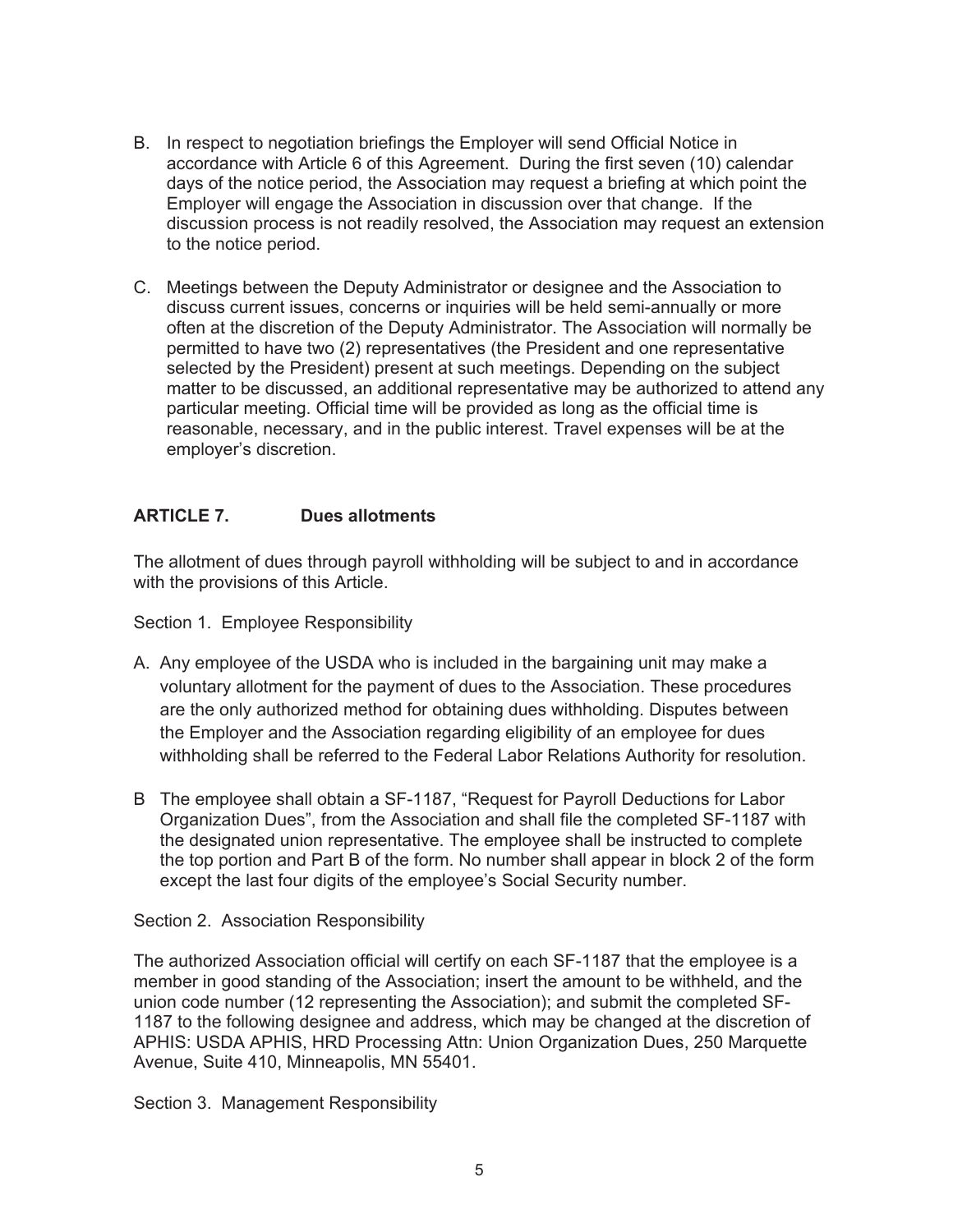- A. HRD Processing shall certify the employee's eligibility for dues withholding, and will process the dues deduction effective as of the beginning of the first full pay period after receipt of the SF-1187.
- B. Deductions will be made each pay period by the National Finance Center (NFC) and remittances will be made promptly each pay period to the National Office of the Association. The NFC shall also promptly forward to the Association a listing of dues withheld. The listing shall show the name of each member employee from whose pay dues were withheld, the amount withheld, and the code of the employing agency.
- C. The amount of dues certified on the SF-1187 by the authorized Association official (see Section 4) shall be the amount of regular dues, exclusive of initiation fees, assessments, back dues, fines and similar charges and fees. One standard amount for all employees or different amounts of dues for different employees may be specified.
- D. If there should be a change in the dues structure or amount, the authorized Association official shall notify the HRD. If the change is the same for all members of the Association, a blanket authorization may be used which includes only the Association code (12), the organization number, the name and last four digits of the Social Security number of each member. The HRD shall promptly forward the certification to the NFC. The change shall be effected at the beginning of the first full pay period after the certification is received by the NFC. Only one such change may be made in any six (6) month period.

Section 4. Termination

- A. Employees may voluntarily revoke an allotment for the payment of dues effective as of the first full pay period after their one (1) year anniversary of their first dues deduction by completing SF-1188, Cancellation of Payroll Deductions for Labor Organization Dues, and submitting it to HRD. HRD shall process the revocation so that it will become effective as of the first full pay period after the date of submission, provided that the employee verifies that he/she has had Association dues withheld for one year.
- B. The Employer will terminate an allotment:
	- 1. As of the beginning of the first full pay period following receipt of notice that exclusive recognition has been withdrawn;
	- 2. At the end of the pay period during which an employee member is separated or assigned to a position not included in the bargaining unit;
	- 3. At the end of the pay period during which the HRD receives a notice from the Association that an employee member has ceased to be a member in good standing;
	- 4. annually during the first full pay period of the employee's one (1) year anniversary of their first dues deduction after receipt of a written revocation of allotment (SF-1188 or memorandum), provided the employee verifies that he/she has had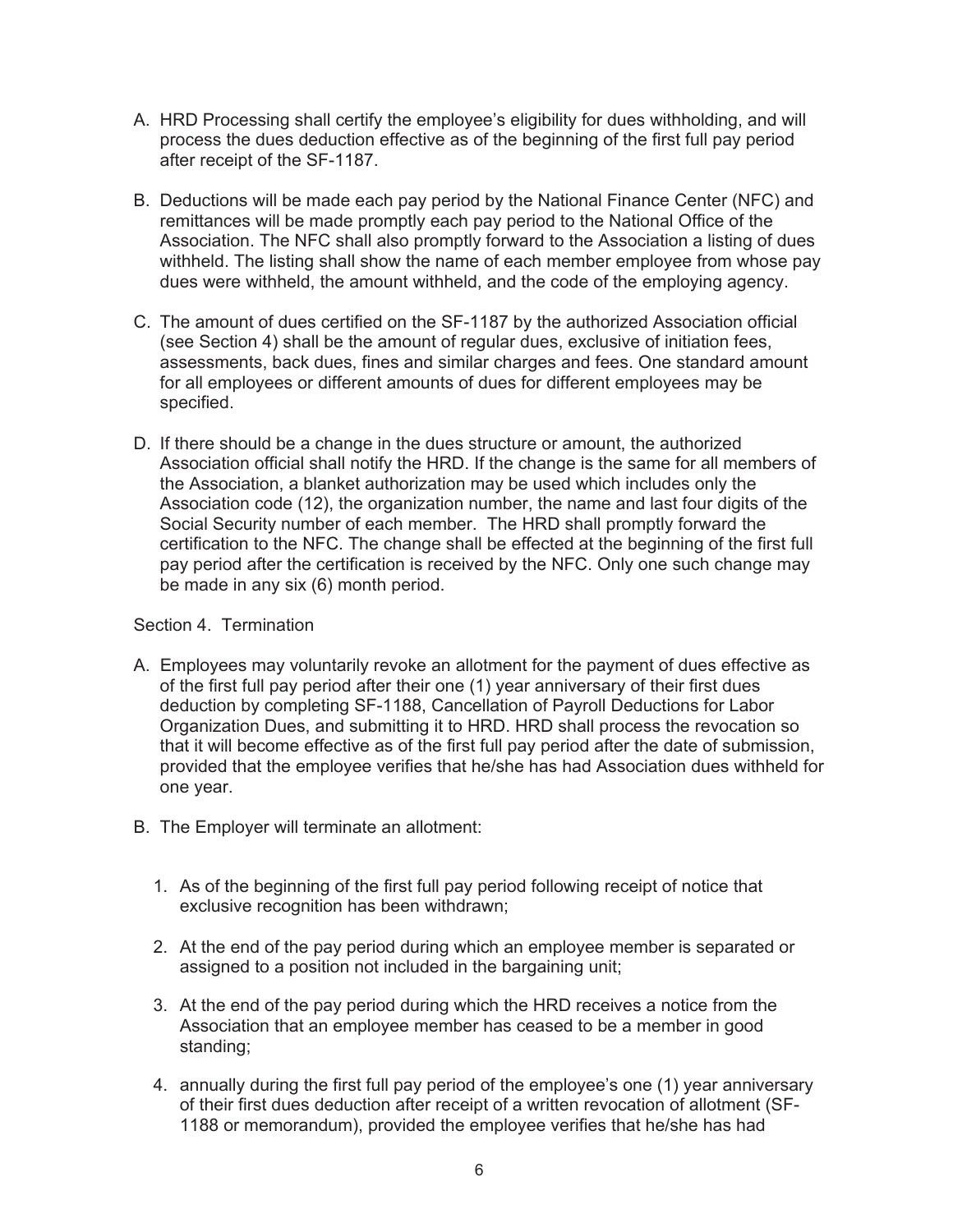Association dues withheld for one (1) year.

C. The Human Resource Division and the employee members have a mutual responsibility to assure timely revocation of an employee's allotment for Association dues when the employee is promoted or assigned to a position not included in a bargaining unit represented by the Association. If the dues allotments continue and the employee fails to notify the HRD, the retroactive recovery of dues withheld from the Association shall not be made, nor shall a refund be made to the employee.

# **ARTICLE 8. Resolution of Impasses**

Section 1. Definition

An impasse is defined as the inability of the negotiating Parties to arrive at a mutually acceptable decision through the bargaining process after serious and diligent negotiations.

Section 2. Impasses in Negotiation

If an impasse occurs at any level of negotiations, the impasse will be processed in accordance with Title 5 and the rules and regulations of the Federal Mediation and Conciliation Service (FMCS), and/or the Federal Service Impasse Panel, as appropriate.

# **ARTICLE 9. Employee Recognition**

The Employer will follow the applicable Agency and/or program policy regarding employee recognition.

# **ARTICLE 10: Use of Official Time, Facilities and Services**

Section 1. Internal Union Business

The internal business (e.g. Solicitation of membership and dues, election of officers, and other internal business) shall be conducted during the non-duty hours of the employees involved. The Association representatives shall not use government equipment or services to conduct any internal association business.

Section 2. Meetings

Association representatives who attend meetings requested and approved by the Employer will be provided official time for attendance at such meetings as long as the official time is reasonable, necessary, and in the public interest. The number of representatives who attend such meetings shall be the number provided for by the Employer or by Article 6 Section 7 of this Agreement.

Section 3. Space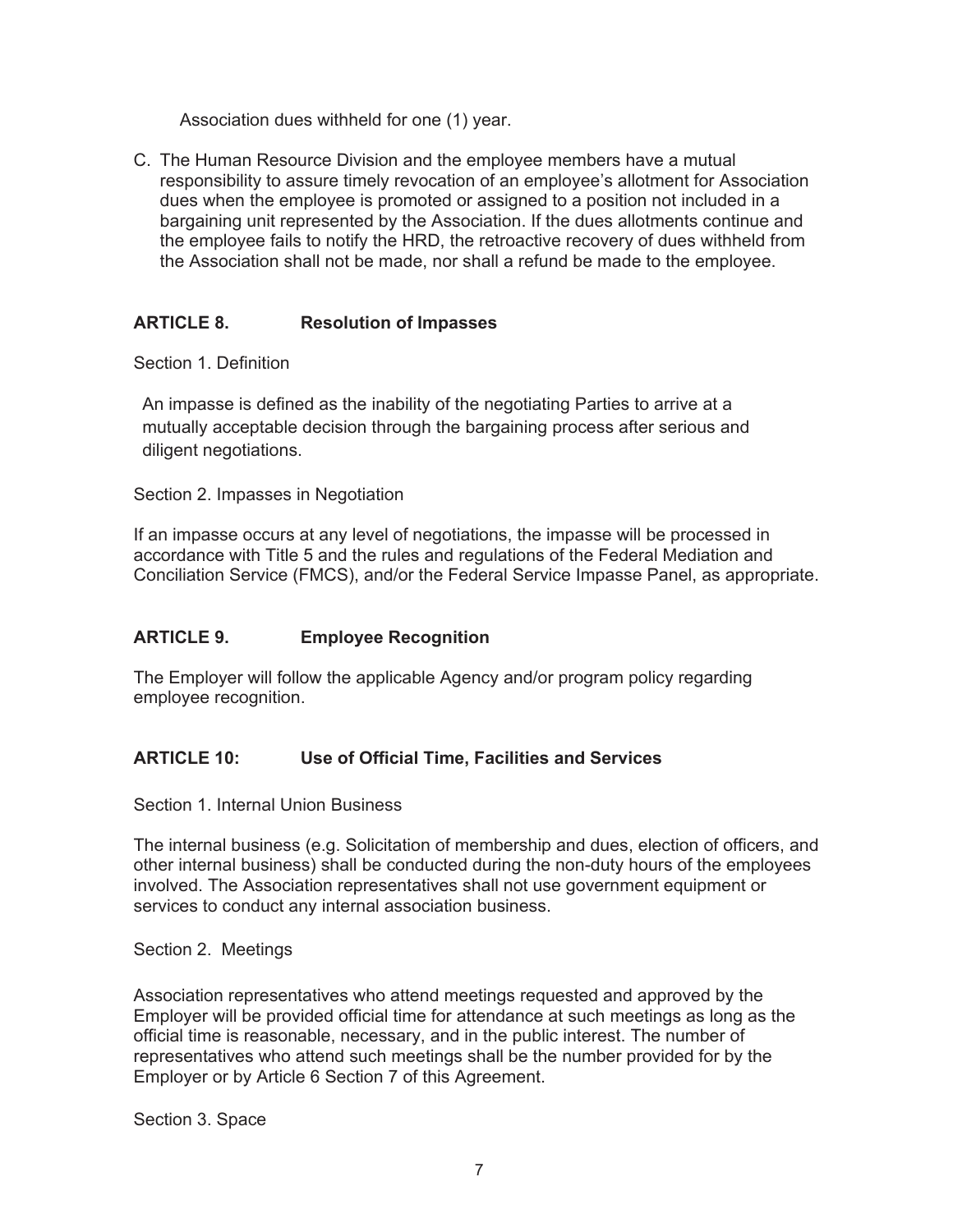The Association may be granted permission to use official space for meetings during the non-duty hours of the employees involved. The Employer will permit the use of such space when available and when it will not conflict with the performance of official functions. The Association is responsible for exercising reasonable care in the use of such facilities.

Section 4. Internal Mail

- A. The Association may distribute literature through APHIS mail and messenger services provided it does not:
	- 1. Include internal union business
	- 2. Interfere with official mail,
	- 3. Advertise a commercial firm or product,
	- 4. Attack or reflect on the integrity of any government official or employee,
	- 5. Condemn or criticize the policies of any government agency, or
	- 6. Imply official sponsorship or endorsement.
- B. The use of government supplies or postage is not authorized.

Section 5. Bulletin boards

The Association may be provided use of bulletin boards in Agency-owned or controlled facilities, wherever possible. Items placed on bulletin boards must meet the provisions stated in Section 4 above.

Section 6. Employee list

The Employer will provide the President of the Association at pay periods nine (9) and twenty- two (22) a current list of all bargaining unit employees arranged organizationally. Such a list will include name, grade, position, and location of each employee. The Association may request this information one additional time each year.

# **ARTICLE 11. Performance Standards**

Section 1. Employer's Responsibility

A. The Association recognizes that the Employer has a continuing obligation to maintain the quality of administrative, secretarial, and clerical performance, efficient use of the work force and the safety and health of employees. To meet this obligation, the Employer will adhere to the established program area directive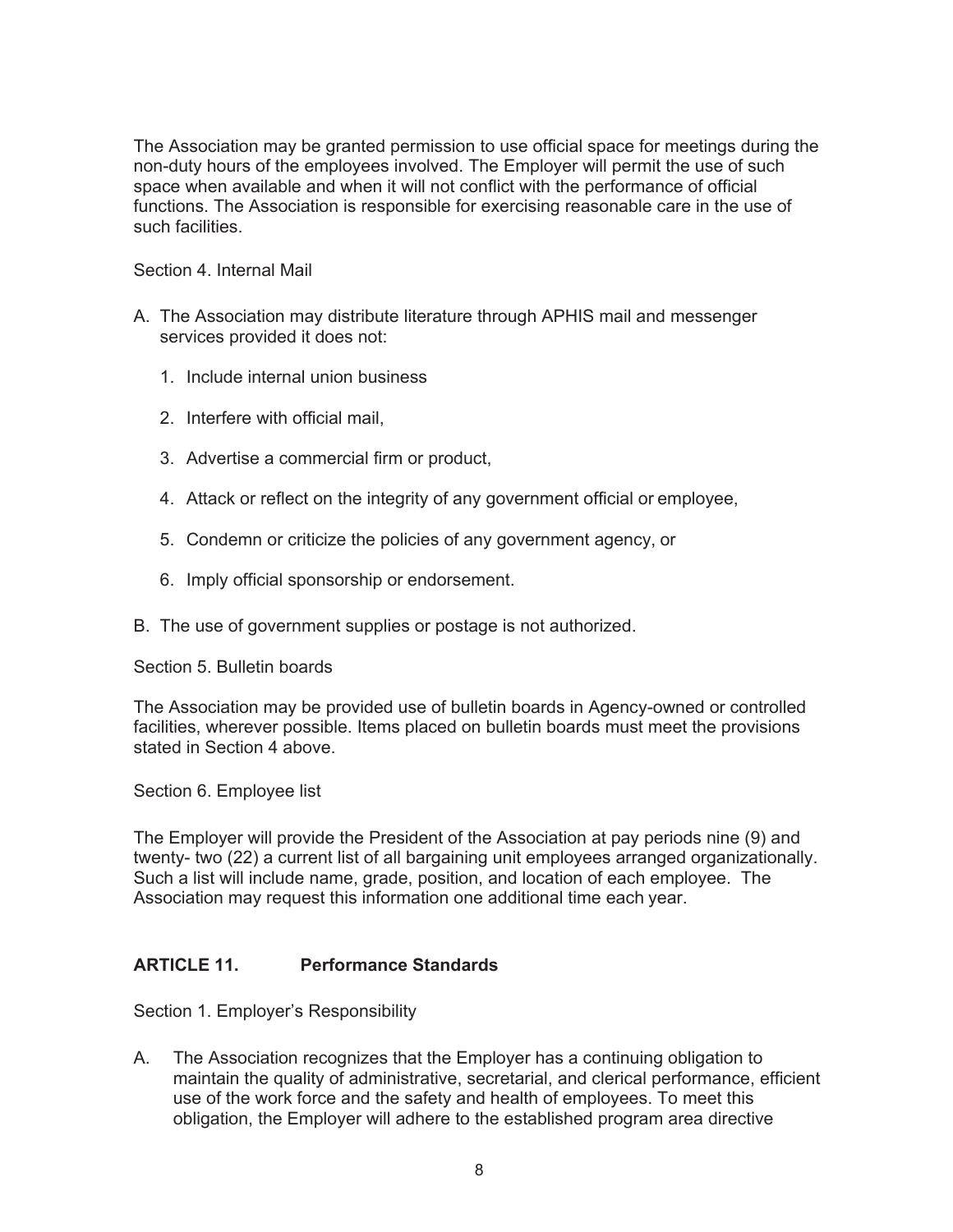concerning performance appraisals.

B. Performance elements and standards must include credible measures of performance that are observable, measurable, and/or demonstrable. Specific measures of quality, quantity, timeliness, cost effectiveness, and or manner of performance requires supervisors and employees to identify which measures are appropriate.

#### **ARTICLE 12. Training**

Section 1. Policy

The Employer and Association agree that the training and development of new and current employees within the unit will improve the efficiency and effectiveness of PPQ. To effectuate and further this policy, the Employer shall maintain a training program for new and current employees. Employees are encouraged to participate in furthering their skills through broadening their own education and self-development. As appropriate, the Association may point out training deficiencies or recommend special training as needed by administrative, secretarial, and clerical personnel. In conjunction with this effort, the Employer will give the appropriate consideration to training determined to improve the individual and organizational performance of the program mission within the budgetary limitations per year. This is above and beyond mandatory training and does not prohibit local management discretion regarding additional training.

Section 2. Official Time for Training Sessions

- A An employee who is an official or representative of the Association may be granted official time for the purpose of attending a training session sponsored by labor organizations, provided the subject matter of such training is of mutual concern to the Government and the employees in their capacity as an organizational representative and the Government's interests will be served by the employee's attendance.
- B Official time granted for this purpose may be approved only for short periods of time that are reasonable under the circumstances. Approval by the Associate Deputy Administrator or designee is required prior to the training session. Requests for such time must be in writing, be supported by a statement of the purpose of the time and the content of the program or meeting to be attended and in accordance with the Departmental procedures on requesting official time.

# **ARTICLE 13. Promotions**

Section 1. Policy

Promotion of employees in the bargaining unit shall be made in accordance with Government wide law, rule and regulation.

Section 2. Information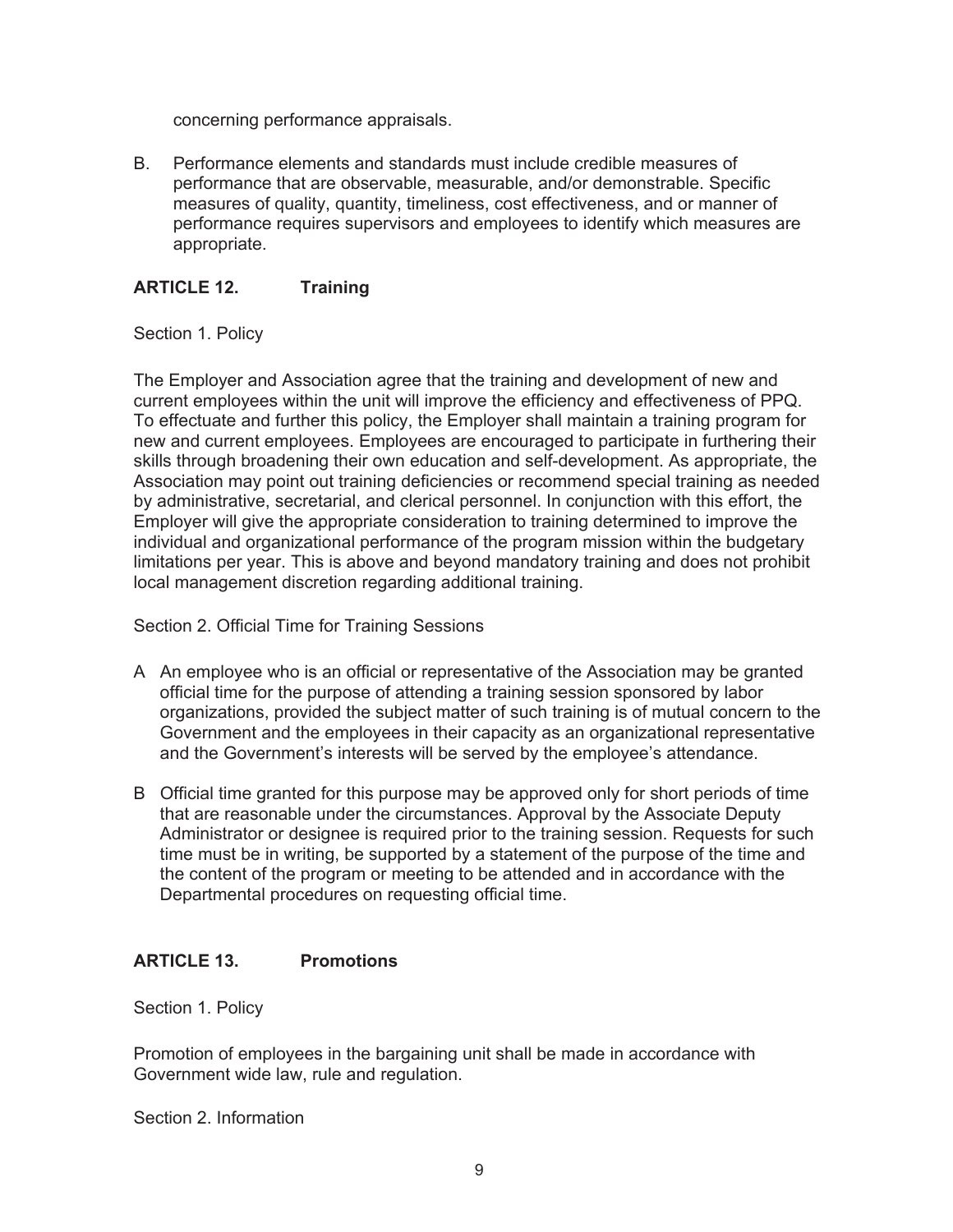Any employee who applied for a position shall be notified in accordance with the program requirements as soon as possible.

### **ARTICLE 14. Health and Safety**

Section 1. Employer Responsibilities

The Employer agrees to provide a safe and healthful work place for all employees and will comply with applicable Federal regulations relating to the safety and health of its employees. All employees are responsible for prompt reporting of observed unsafe conditions. The Employer and the Association will cooperate in the continuing effort to eliminate accidents and health hazards. The Employer agrees to provide accident records or reported possible causes of potential accidents that are maintained in the course of business when requested by the union, provided it establishes a particularized need for the information.

Section 2. Rights of the Employee

The procedures established in the safety and health program shall not preclude the right of any employee to file a grievance at the appropriate step of the grievance procedure.

Section 3. Safety and Health Committees

The Association will be entitled to have a union representative participate in Safety and Health Committee meetings.

#### **ARTICLE 15. Reduction in Force**

The Employer will follow the applicable agency and/or program policy regarding Reduction in Force.

#### **ARTICLE 16. Economy and Efficiency**

The Association agrees to assist the Employer in the conservation of resources and efficient utilization of the work force, including use of overtime. The Association will, through the President, inform the Deputy Administrator of any situations of which he/she is aware where greater efficiency in operations may be achieved. It is further agreed that all representational activities occurring on official time, will be conducted with dispatch.

# **ARTICLE 17. Employee Personal Actions**

Section 1. Payroll Related Changes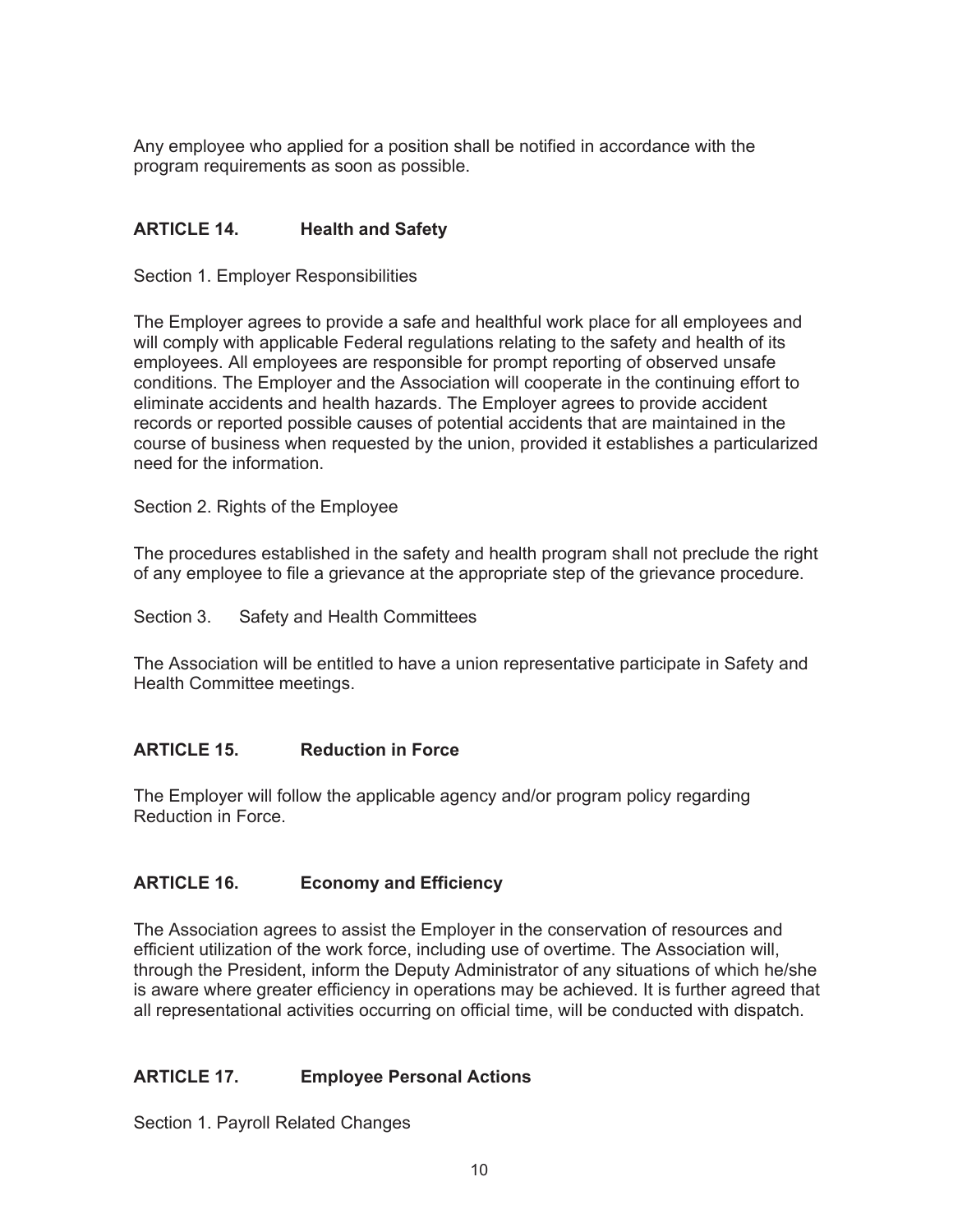To facilitate personal employee actions, employees will use the established electronic or web-based systems (NFC personal page, or replacement) to request verification, obtain copies of documents (such as: earnings and leave statements; W-2's; Benefits Statements) and to make changes to payroll items (such as Employee address; Tax withholdings [federal and state]; Direct Deposit; Financial allotment; Savings Bonds) and appropriate benefit changes (such as: Health Insurance and Thrift Savings Plan).

Section 2. Salary Payments

Salary payments will normally be made through direct deposit.

Section 3. Travel Payments

Reimbursement for travel expenses will normally be done through direct deposit.

Section 4. Job Applications

If jobs within MRP (or APHIS – whichever is appropriate) can be applied for through an online or other electronic system, employees must apply on-line.

### **ARTICLE 18. Time and Attendance**

Timekeeping will normally be maintained through the Employer approved electronic system.

Section 1. Overtime

Work in excess of eight (8) hours per day or forty (40) hours per week will be considered overtime, unless circumvented due to alternate work schedule provisions. Overtime will be administered in accordance with the Fair Labor Standards Act and Title 5.

# **ARTICLE 19. On-The-Job Injury**

Employees must immediately report all injuries which occur on the job. As soon as possible after an employee has sustained injury on the job or contracted an occupational disease, the employee will prepare the necessary Office of Worker's Compensation (OWCP) forms (Reference MRP 4791, Workers' Compensation Policy and Procedures Manual or successor). The Employer will also advise the employee of the options and benefits the employee is entitled to when injured.

# **ARTICLE 20. Association Representation**

An employee is entitled to Association representation at any meeting with the Employer which the employee reasonably believes might result in disciplinary action and when the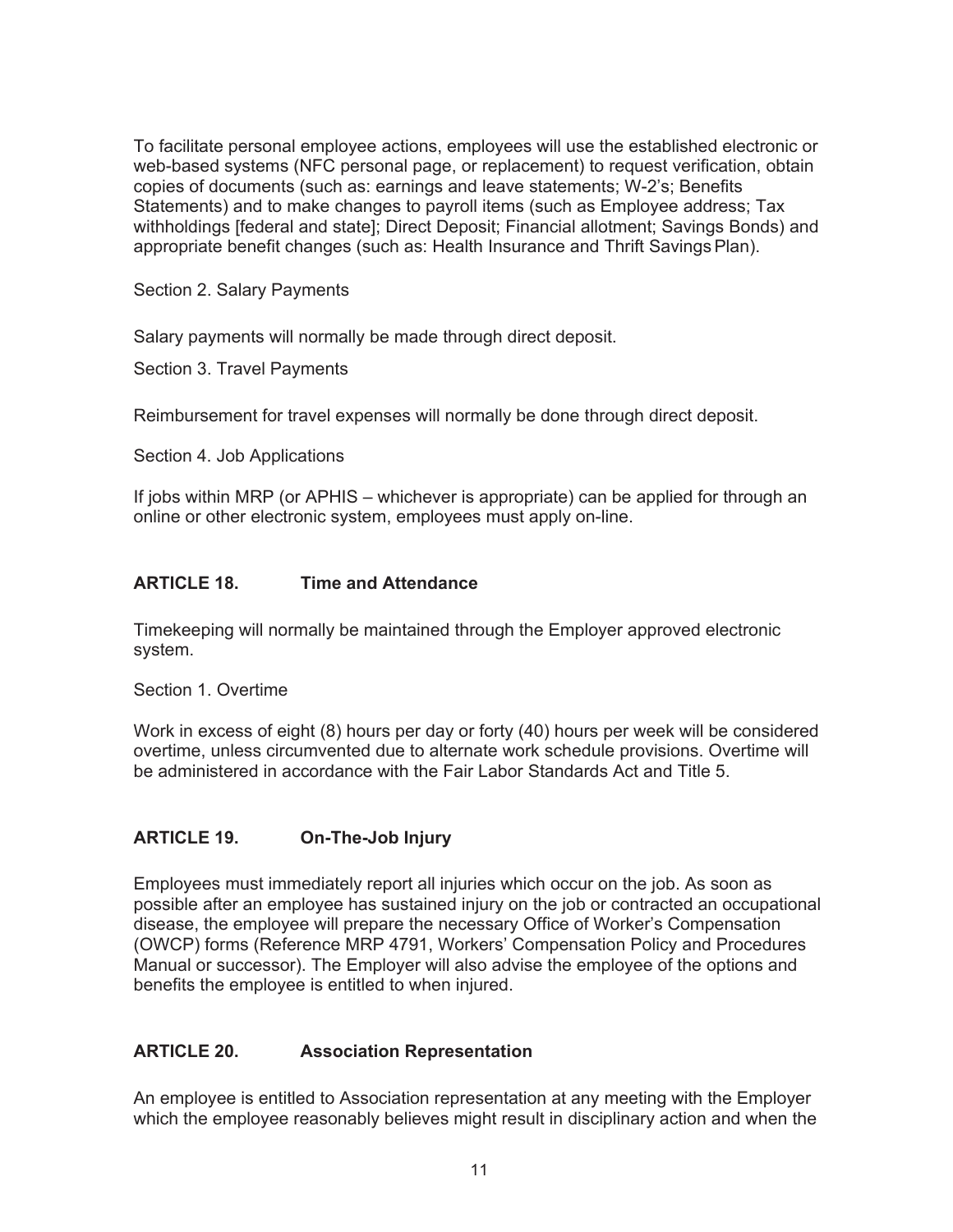employee requests such representation. Official Association representative time may be requested. It is the responsibility of the Association representative to ensure that official time, if granted, is properly coded on the time and attendance sheet. The Association has the option to participate telephonically or by other electronic means.

# **ARTICLE 21. Job Classification**

Section 1: Position Description

Each employee is entitled to a written position description of the significant duties of the job he/she is performing.

Section 2: Classification Appeal

When inequities are alleged an employee may request a desk audit pursuant to the established program provisions. Filing a classification appeal does not deprive the employee of his/her right to appeal any related adverse action through appropriate appeal procedures.

Section 3: Adverse Personnel Action

At the employee's request, the Employer will discuss with an Association representative designated by the employee, each personnel action before effecting a transfer or reassignment which will have an adverse effect on the employee's pay or position.

# **ARTICLE 22. Equal Employment Opportunity**

The Employer and the Association agree to cooperate in providing equal opportunity in employment and promotion for all persons, to prohibit discrimination because of age, race, color, religion, sex (including gender identity, sexual orientation, and pregnancy), disability, genetic information, national origin, marital status, political affiliation, labor organization affiliation or non-affiliation, status as a parent, or any other non-merit based factor or retaliation for exercising rights with respect to the categories enumerated above, where retaliation rights are available and to promote equal opportunity through continuing affirmative action. Each Party agrees to advise the other of equal employment opportunity problems of which they are aware. The Association will be entitled to have a union representative participate in EEO/Civil Rights meetings if they are formal meetings.

#### **ARTICLE 23. Grievance Procedure**

Section 1. Definition and Purpose

A. The term "grievance" shall have the following meaning: A complaint of dissatisfaction and a request for personal relief or the adjustment of a decision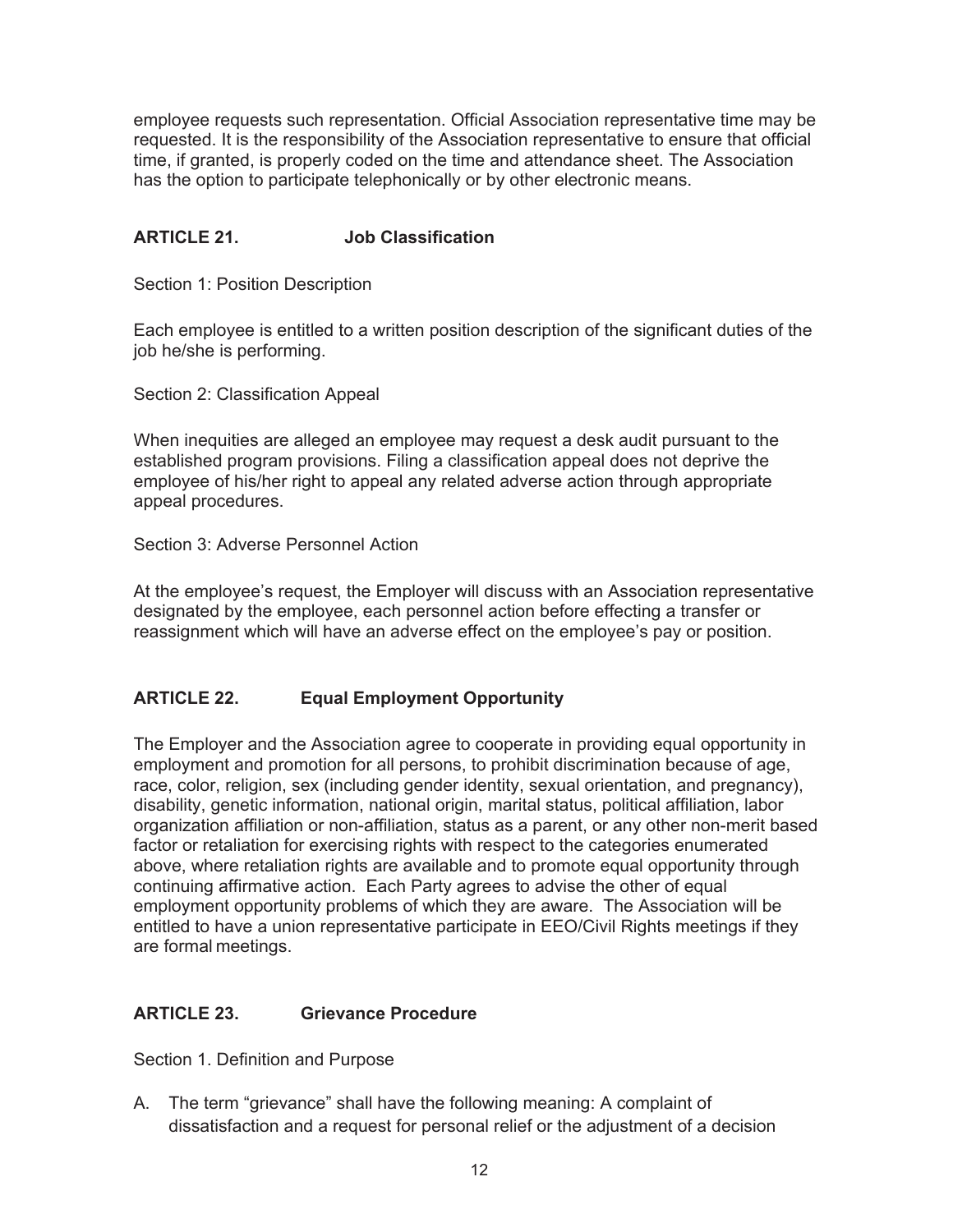subject to the control of the Employer or the Association relative to the interpretation or application of this Agreement or the application of Agency policies, whether filed by an employee, a group of employees, the Association, or the Employer.

B. This Article establishes the procedure available to employees, the Association, or the Employer, whereby they may seek consideration of grievances. This procedure is limited to grievances over the interpretation or application of this Agreement and over the application of Agency regulations and policies not contained in the Agreement. Excluded from this procedure are those matters subject to statutory appeals procedures, those topics specifically excluded by 5 USC 7121 (c), and employee removals for misconduct or unacceptable performance.

### Section 2. General Provisions

- A. An employee may request a reasonable amount of official time to present a grievance under this procedure. The amount of official time will be determined by the Employer. The time allowed shall not be exceeded; however, the Employer may grant additional official time upon receipt of adequate written justification.
- B. A grievance may be withdrawn by the employee at any time by submitting a memorandum to the level of the Employer considering the grievance.
- C. If an employee wishes to present a grievance without Association representation, they will be permitted to do so and have it adjusted as long as the adjustment is not inconsistent with the terms of this Agreement. The Association must be given the opportunity to be present at all grievance meetings as they are formal discussions.
- D. An employee may file a grievance at the level of the Employer that initiated the action which resulted in the grievance; however, if the grievance is filed at a higher level than appropriate, the recipient will return the grievance to the employee(s) with instructions as to the level at which it should be filed. The lapsed time will not be part of the 15 days referred to in Section 3(a) of this Article.
- E. All time limits stated in the grievance procedure may be extended by mutual consent. Failure of the Employer to render a decision on the grievance within the stated time limits, without any mutual agreement having been made to extend such limits, will be cause for the employee(s) to move the grievance to the next level. Likewise, failure of the employee(s) to appeal a decision on the grievance in the prescribed time limits, unless an extension has been granted, shall be grounds for the grievance to be denied.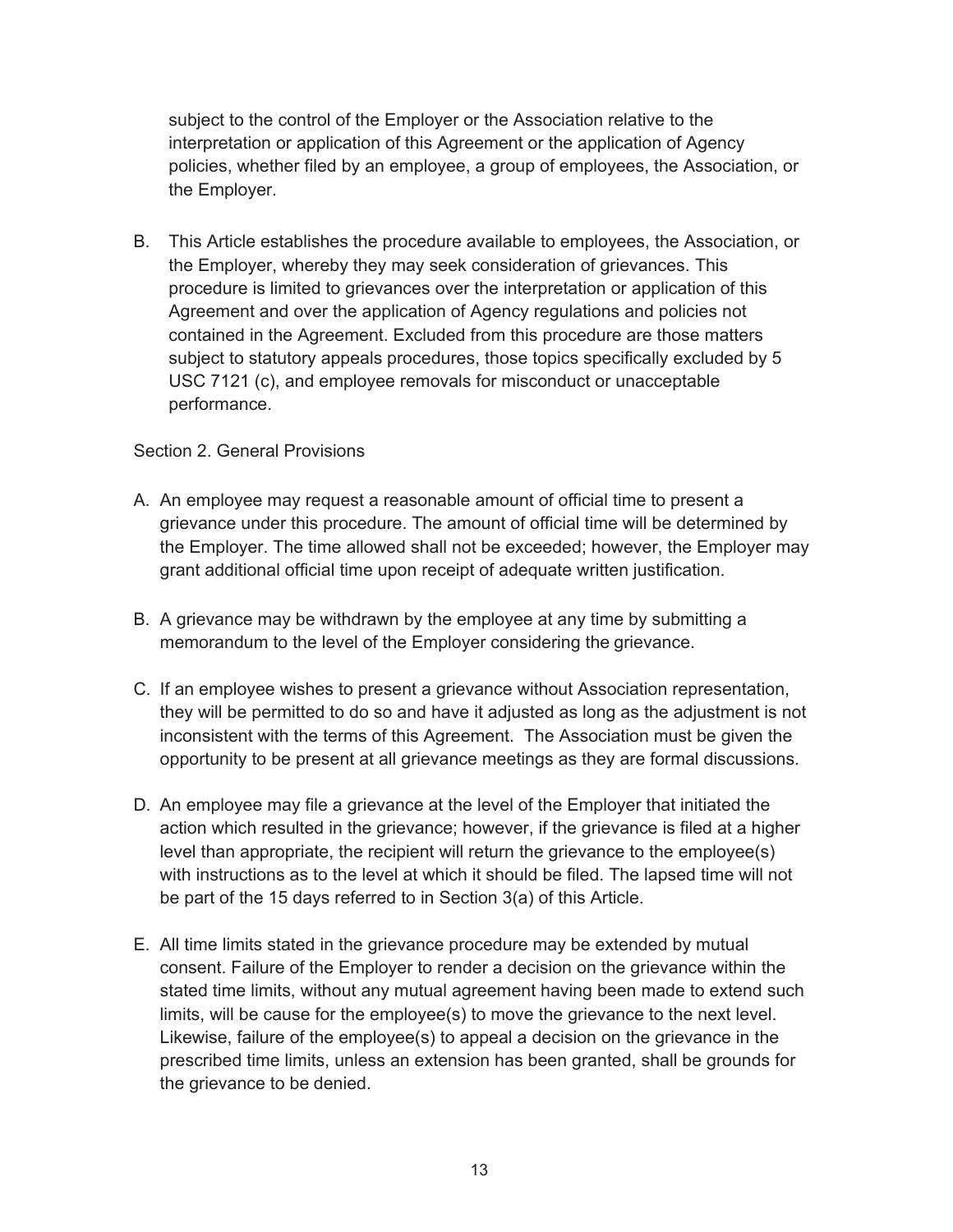#### Section 3. Steps of Grievance Procedure

A grievance must be presented within fifteen (15) working days after the occurrence of the event on which the grievance is based. A grievance concerning a continuing practice may be presented at any time.

- A. Except as provided in Section 2(d), a grievance by an employee shall be first taken up between the employee and the immediate supervisor. This discussion may be with the assistance of the employee's designated Association representative. If the employee chooses not to utilize the assistance of the Association, the Association must still be provided the opportunity to participate in the discussion as it is a formal discussion. The supervisor shall render a decision within ten (10) working days. Should additional time be necessary, the supervisor shall so notify the employee and an additional five (5) working days will be allowed.
	- 1. If no satisfactory settlement is reached in (b) above, the grievance shall be reduced to writing within fifteen (15) working days of the receipt of the immediate supervisor's decision and will include the following information:
		- a. The employee's name, position title, grade, and organizational unit;
		- b. A specific detailed statement of the nature of the grievance;
		- c. A summary of the previous steps taken and the results of those steps;
		- d. The corrective action desired; and
		- e. The signature of the employee and/or the employee's Association representative.
	- 2. The grievance shall be presented to the next level of the Employer by the employee and or employee's designated Association representative. The responsible official shall issue a written decision to the employee within fifteen (15) working days.
- B. If the employee is still aggrieved and no satisfactory settlement has been reached at this point, the employee and/or the employee's Association representative shall within fifteen (15) working days submit the grievance to the Deputy Administrator, Plant Protection and Quarantine, Animal and Plant Health Inspection Service, Washington, D.C or designee. The Deputy Administrator or designee will attempt to resolve the grievance within thirty (30) working days of receipt and shall provide a written decision to the employee and/or the employee's Association representative.
- C. If the grievance cannot be resolved to the employee's satisfaction by the Deputy Administrator, the Association may invoke arbitration.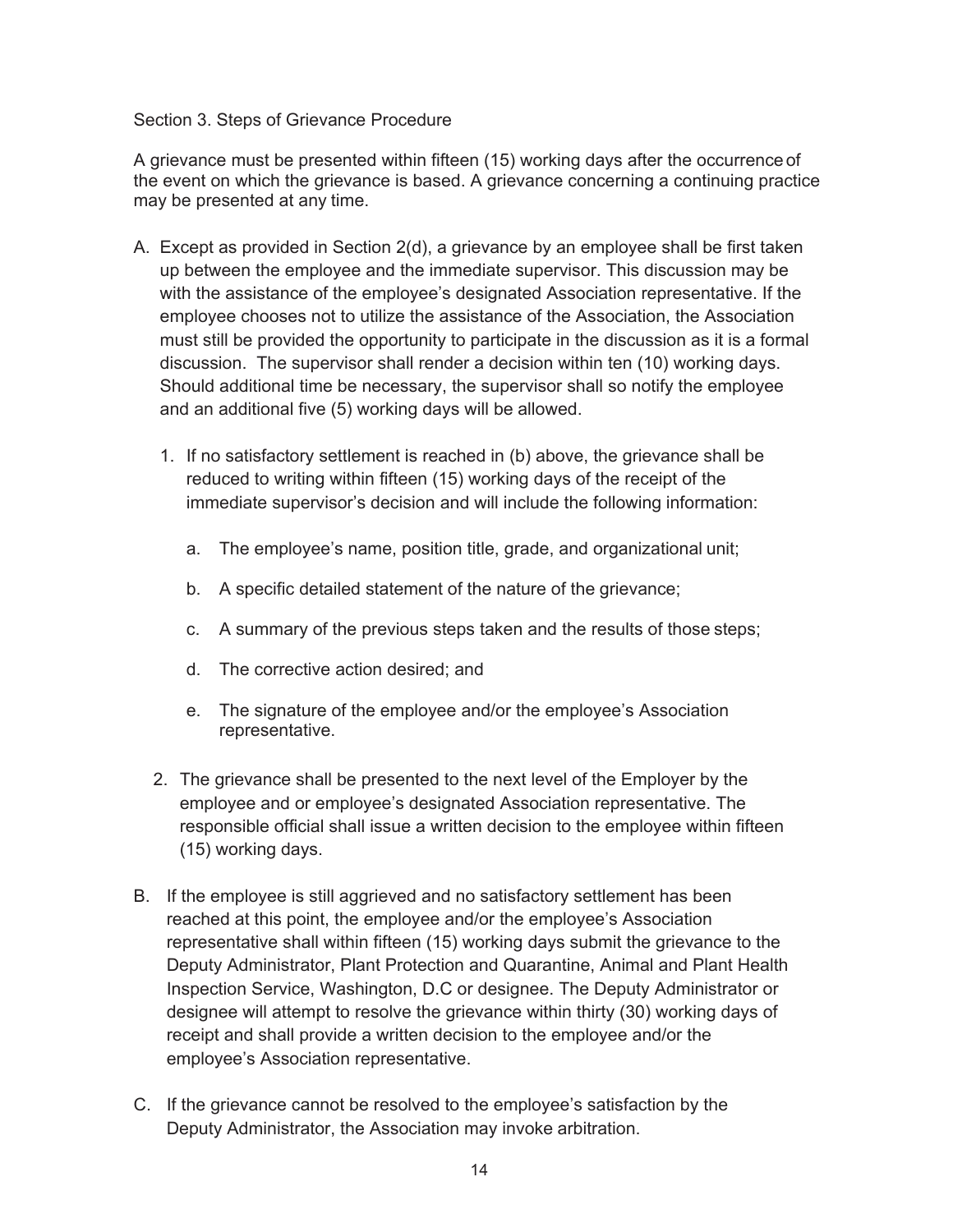#### Section 4. Grievances Filed by the Employer

- A. Grievances relating to the interpretation or application of this Agreement or the policies of the Association shall be submitted in writing to the President of the Association within fifteen (15) working days of the occurrence of the event on which the grievance is based, or after informal efforts have been made to resolve the issues whichever date is later. It must state specifically and in detail the nature of the grievance, previous efforts made to resolve the grievance, the results thereof, and the corrective action desired. The grievance must be signed by the Deputy Administrator or designee. The President of the Association shall attempt to resolve the grievance within fifteen (15) working days of its receipt.
- B. If no satisfactory settlement is reached in (a) above, the Employer may within fifteen (15) working days, invoke arbitration in accordance with the provisions of Section 5 of this Article.

Section 5. Arbitration Procedure

- A. The grievance may be submitted to arbitration by either Party upon written notification to the Deputy Administrator. This must be done within fifteen (15) working days after receipt of the Deputy Administrator's decision or the decision of the Association President.
- B. Upon receipt of notice that the Association wishes to take a grievance to arbitration, the Employer shall request that the FMCS provide a list of five (5) impartial persons qualified to act as arbitrator. The Employer and the Association shall confer within ten (10) working days after the receipt of said list for the selection of an arbitrator. Selection shall be made by each Party striking off one potential arbitrator's name from the list until one duly selected arbitrator remains. The Party proceeding first shall be selected by chance.
- C. The Employer and the Association each agree to pay 50 percent of the cost of the arbitrator's fee and expenses, and 50 percent of the cost of facilities (if non-Government). If either Party requests a transcript of the arbitration proceedings, the requesting party shall bear the cost.
- D. Employees involved in the hearing will be on official time with no charge to leave or loss of pay if their presence is approved by the arbitrator. Witnesses shall be free from coercion, intimidation, or reprisal by either Party.
- E. Each Party shall bear the expense of transportation and per diem for the witnesses which they call to testify on their behalf.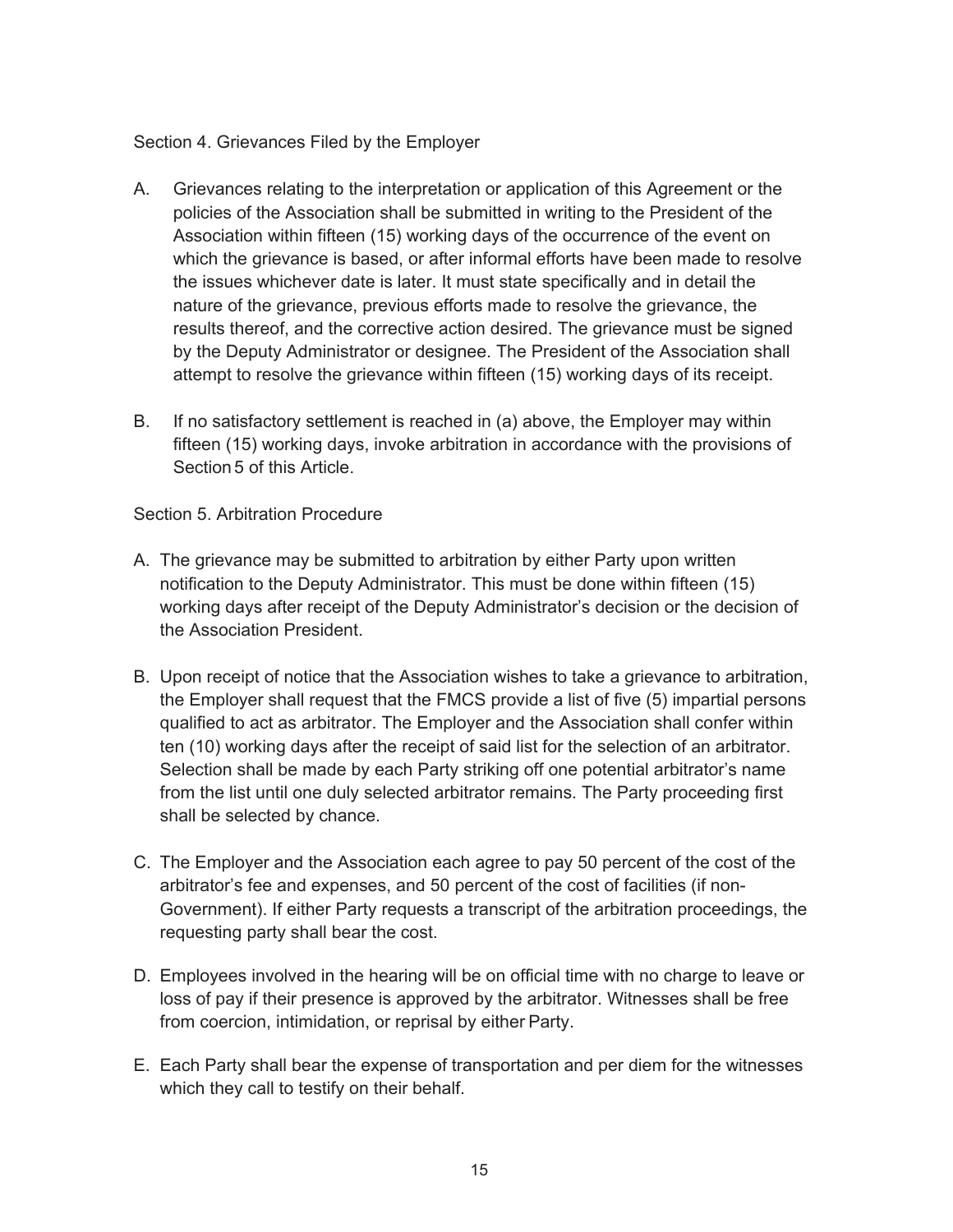- F. The arbitrator's award shall be binding on both Parties subject to appeal of the decision by either Party to the FLRA.
- G. Any dispute over the application of an arbitrator's award will be returned to the arbitrator for settlement. The arbitrator in his/her award shall have no power to amend or modify (1) this Agreement, (2) USDA, APHIS, or Employer policies listed in Article 5 as a Right of Management, or (3) those policies which are subject to statutory appeal procedures or otherwise excluded from the grievance procedure by Title 5 or the Parties.

Section 6. Unfair Labor Practice

The Parties acknowledge the importance of resolving differences and disputes informally, at the lowest possible level. Therefore, it is agreed that prior to filing a charge of Unfair Labor Practice with the FLRA, the Association will provide the Employer with two weeks advance notice, during that time the Parties will meet, discuss, and attempt informally to resolve the matter.

### **ARTICLE 24. Alternative Work Schedules**

The Employer shall consider alternative work schedules consistent with the Agency and program policies provided:

- A. The performance of work, quality of service and productivity is not diminished;
- B. There is no detrimental effect on cost;
- C. The efficiency of operations is not decreased; and
- D. When applicable, the majority of bargaining unit employees concur.

# **ARTICLE 25. Voluntary Reassignments**

Section 1. Policy

- A. The Employer will consider requests for voluntary lateral transfers in accordance with this Article. When filling bargaining unit employee vacancies by lateral transfer, the Employer retains the right to select from among those who apply pursuant to the provisions of this Article.
- B. Voluntary lateral transfers will be made at the expense of the employee and during non-duty hours, i.e., approved leave status, except in those cases where it can be clearly shown to be advantageous to the Government. Nothing in this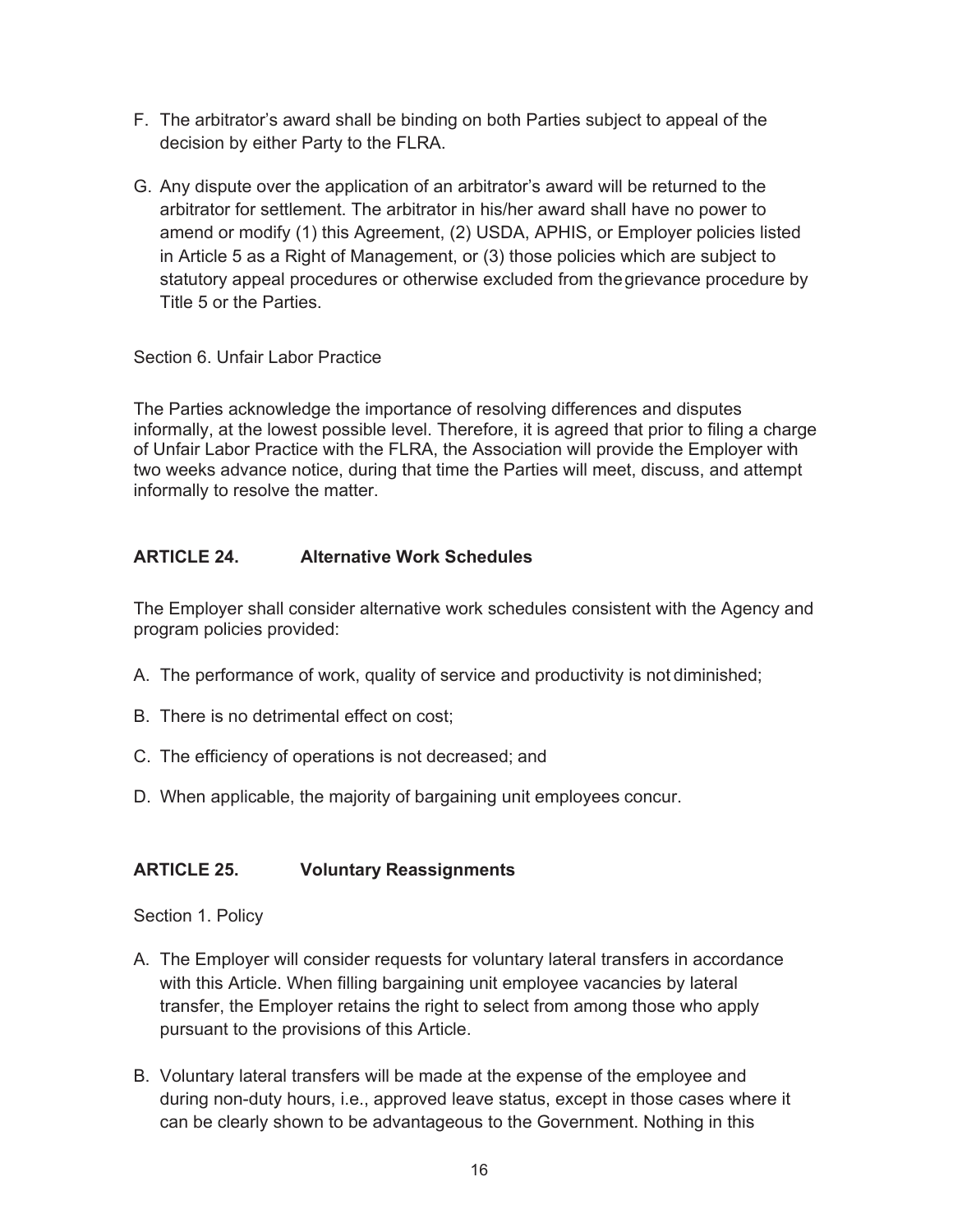Article will be construed as a waiver of the Employer's 5 U.S.C. 7106(a) rights or the Association's rights.

- C. Voluntary transfers will be made between positions with identical official and/or working titles, e.g., Office Manager to Office Manager, Administrative Assistant to Administrative Assistant, etc. Voluntary transfers will not be permitted between positions with different titles, e.g., Office Manager to Administrative Assistant.
- D. When filling vacancies, the Employer will give consideration to the lateral transfer list.
- E. Any employee taking an employee initiated voluntary downgrade transfer will apply through the provisions of this Article.
- F. Excluded from this Article are those positions which are to be filled by employees affected reduction-in-force, reassignment.

Section 2. Reassignments

- A. The Employer will provide employees the opportunity to indicate in advance those locations to which they desire to laterally transfer. Requests will be maintained for a period of one year or until the employee receives notification of the status of a vacancy, whichever is lesser.
- B. Eligibility for transfers other than hardships will occur when the following conditions have been met:

New Hires become eligible to apply for lateral transfer:

- 1. After serving eighteen (18) months from the date of entrance on duty,
- 2. Satisfactorily completing mandatory condition of employment training,
- 3. Minimum fully successful performance evaluation, and
- 4. Subject to satisfying other factors such as performance improvement plans or discipline related adverse actions.
- C. The Employer will consult with the National Level of the Union on waivers of eligibility requirements for other extraordinary circumstances.
- D. Prior to filling a vacant position the selecting official will consider candidates on the Lateral List and follow the appropriate administrative procedures.
- E. Any employee selected for a voluntary transfer who subsequently refuses the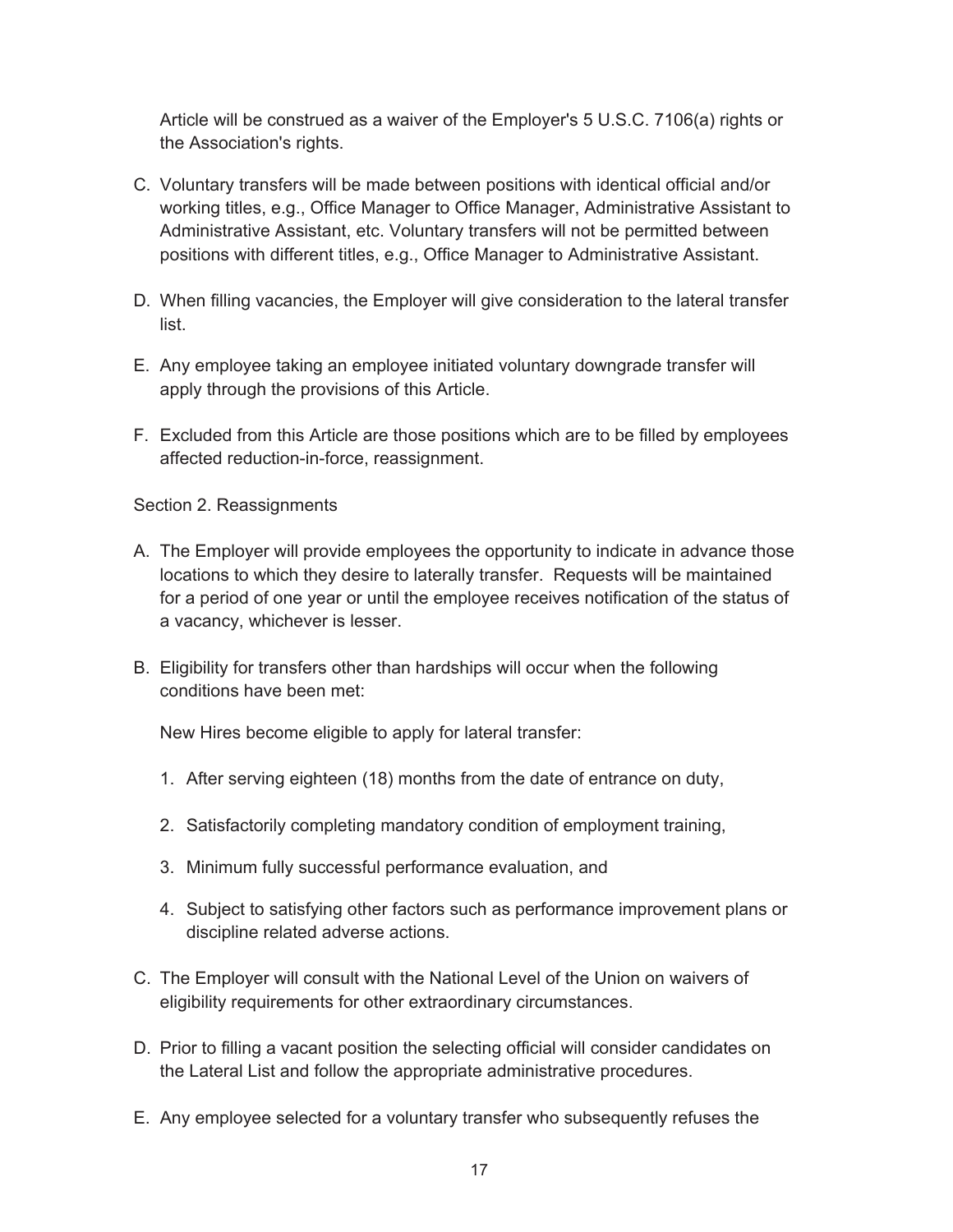offer shall not be eligible for further consideration for any location for one calendar year, starting when the transfer is declined.

Section 3. Hardships

- A. Any employee may request a lateral transfer for reasons of personal hardship by submitting a request in writing to his/her Regional Vice President. The employee is required to substantiate the hardship. Substantiating documentation will be included with the request.
- B. Within the written request, the employee will indicate which of the four reasons below he/she contends is applicable to the hardship request
- C. Hardships caused by emergency situations. These typically would be medical and family type emergencies which need immediate action. The emergency involves the employee or a family member. Family member means the following relatives of the employee:
	- 1. Spouse, and parents thereof;
	- 2. Sons and daughters, and spouses thereof;
	- 3. Parents, and spouses thereof;
	- 4. Brothers and sisters, and spouses thereof;
	- 5. Grandparents and grandchildren, and spouses thereof;
	- 6. Domestic partner and parents thereof, including domestic partners of any individual in (2) through (5) of this definition; and
	- 7. Any individual related by blood or affinity whose close association with the employee is the equivalent of a family relationship.
		- (a) This does not mean that an employee will be granted a transfer if there is no vacancy at the desired location.
			- 1. If for example, the Employer relocates an employee because of a directed reassignment.
			- 2. Hardships caused by situations not created by the Employer which have a highly traumatic effect upon the employee. If, for example, a spouse who is not a part of the PPQ structure found a job in a distant location, the acceptance of that position creates difficulty or hardship for a member of the bargaining unit; marriage, engagement; etc.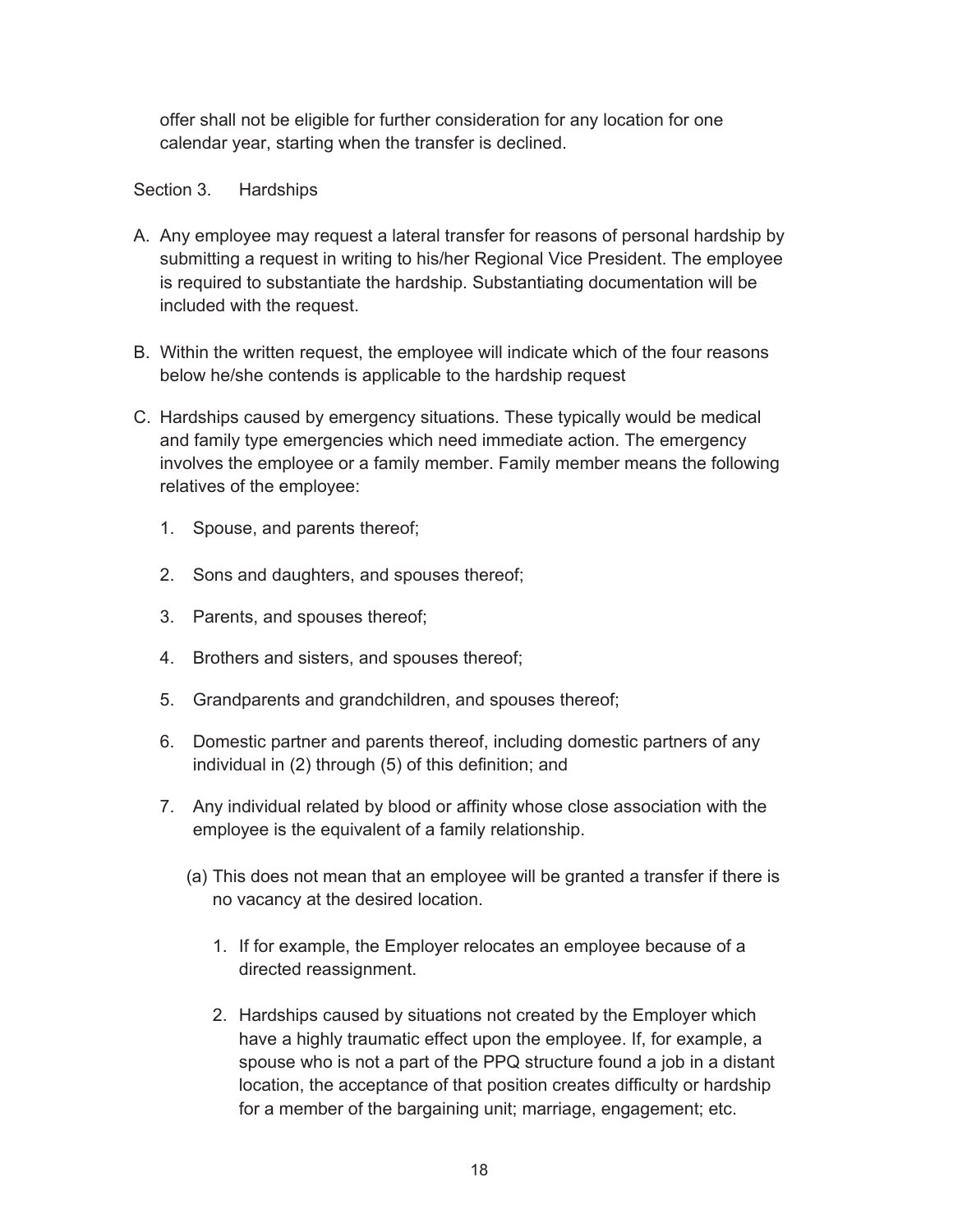- 3. Hardships caused by situations not created by the Employer which are less traumatic. These situations cover many contingencies that are not covered in the previous categories.
- D. The Regional Vice President will then submit all information to the Executive Director/designee.
- E. The Executive Director will inform the Regional Vice President and the affected employee of the decision for a hardship transfer.

Section 4. Swaps

Employees seeking to swap positions must work out the details between themselves in conjunction with their respective Regional Vice Presidents. The Regional Vice Presidents will then forward the requests to the Executive Director for consideration. Swaps will be considered only between employees of the same qualifications, titles, series, and grades and are at management's discretion.

# **ARTICLE 26. Temporary Duty Assignments**

Section 1. Purpose

- A. The purpose of this Article is to set forth procedures for assigning bargaining unit employees to domestic temporary duty (TDY) assignments. The procedures provide for a volunteer process followed by a mandatory system for temporary duty assignments.
- B. All types of emergencies requiring domestic TDY deployments are covered by this Article.
- C. Each employee is tracked by the last date when he/she returned from a TDY assignment. This includes voluntary and mandatory assignments. Employees having completed a TDY assignment will be moved to the bottom of any lists and listed by the return date of the TDY assignment. Employees having the same return date will be listed in order by Leave Service Computation Date (SCD).
	- 1. When a TDY assignment has not been completed since the implementation of this procedure in 2009, the sole criteria for tracking an employee on a volunteer list will be SCD seniority.
	- 2. When a TDY assignment has not been completed since implementation of this procedure in 2009, the sole criteria for tracking an employee on the National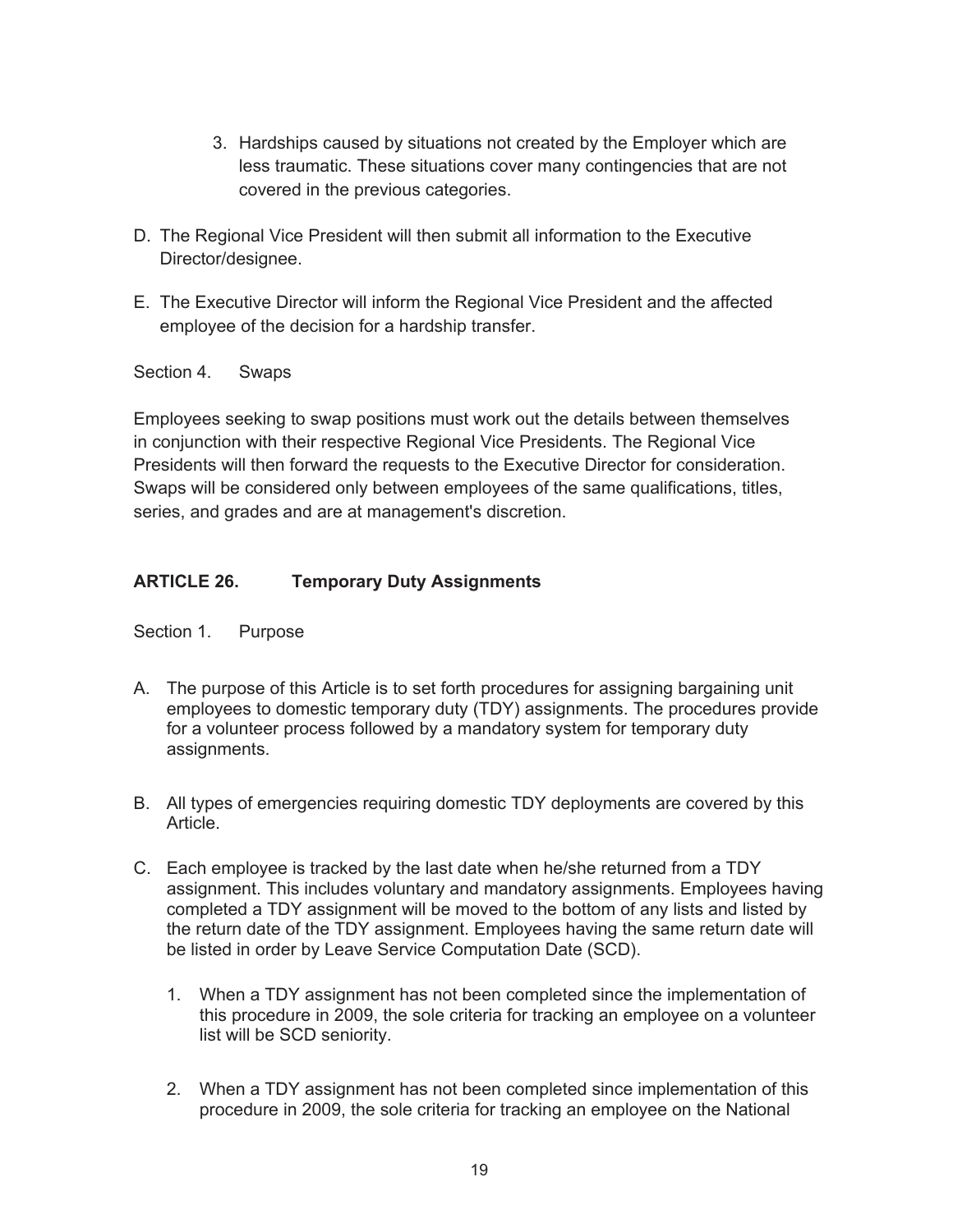Mandatory List will be by reverse seniority.

- Section 2. **Domestic TDY Information**
- A. A TDY assignment normally will not exceed twenty eight (28) calendar days. However, the Employer retains discretion to extend or shorten a TDY assignment based on the nature of the emergency.
- B. To the extent possible, employees will be given advance notification of any mandated changes to the length of the deployment.
- C. The Parties have agreed that it is in the interests of both Parties for selection procedures to be transparent. Lists compiled for voluntary and mandatory TDY assignments will be made available on the intranet.
- D. The Employer may make TDY assignments by state or local level based on the fact circumstances of the emergency. In these cases the qualified employees would be from the applicable state or local level.

Section 3. Volunteers

- A. A volunteer is a bargaining unit employee who has identified himself/herself as being available for a specific TDY assignment. Volunteering signifies that the employee is willing to voluntarily begin deployment twenty four (24) hours from the date the period for volunteering closes.
- B. Volunteers will be solicited by an electronic communication addressed to all PPQ employees. Normally, the Employer will provide at least twenty four (24) hours for volunteers to respond to the communication. The communication will provide specific information on all of the following:
	- 1. the closing date and time for the period to respond;
	- 2. the specific dates of the TDY assignment, when known;
	- 3. the location and nature of the emergency;
	- 4. expected work hours;
	- 5. physical demands required;
	- 6. specific qualifications and any specialty positions needed.
- C. The following criteria must be met in order for bargaining unit employees to be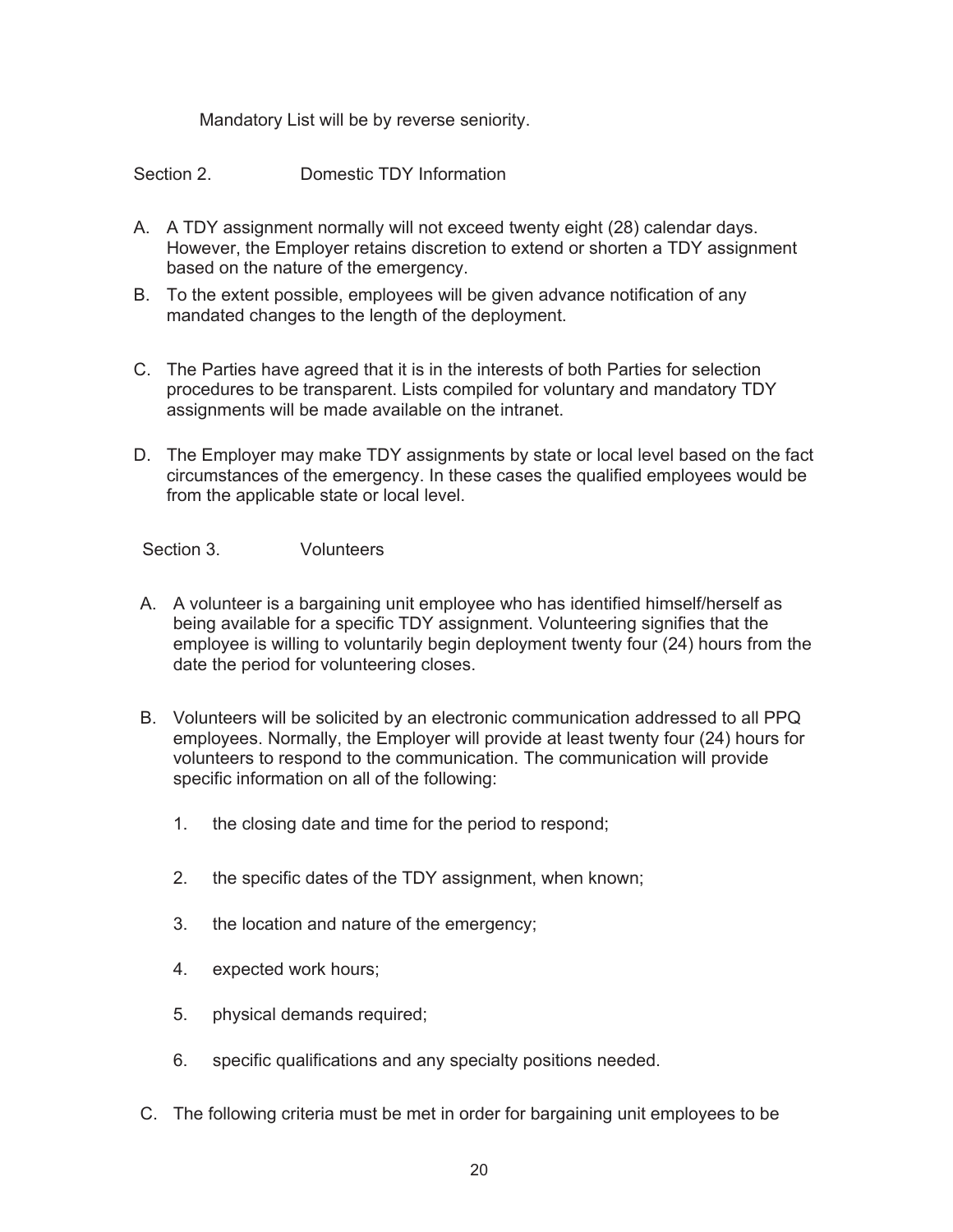eligible to volunteer for a TDY assignment:

- 1. valid state driver's license; if applicable
- 2. permanently employed;
- 3. fully successful rating on last evaluation of record, if available.
- D. In addition, specific positions may be exempt at the discretion of the Employer.

Section 4. Selection Process for Voluntary and Mandatory TDY Assignments

- A. The Employer will rank responses received from employees and place them on a list by Service Computation Date (SCD) with the most senior employee first and then in descending order. However, employees with a date of returning from a TDY deployment after the implementation of this agreement will be moved to the bottom of the list and listed by the TDY return date. Employees with the same return date will be listed in order by SCD and will be selected from the list in the order of appearance based on availability and qualifications.
- B. When a specific qualification (skill, knowledge or ability) is required for a TDY assignment, the Employer will select the first available employee with the required qualification(s) from the list.
- C. After qualified and available volunteers have been exhausted the Employer will utilize the mandatory procedures.
- D. The supervisor may identify an employee as "unavailable" for a TDY assignment with the concurrence of the Regional Director or designee when staff reductions may result in the work unit's inability to accomplish required program activities.

Section 5. Notification Process for All TDY Assignments

- A. Employees will be provided as much advance notice of TDY assignment as reasonable, with a minimum of fourteen (14) days being desirable. However, some employees may be required to report on shorter notice for the initial TDY rotation.
- B. Initial notification should include the following information:
	- 1. reporting data and anticipated length of assignment;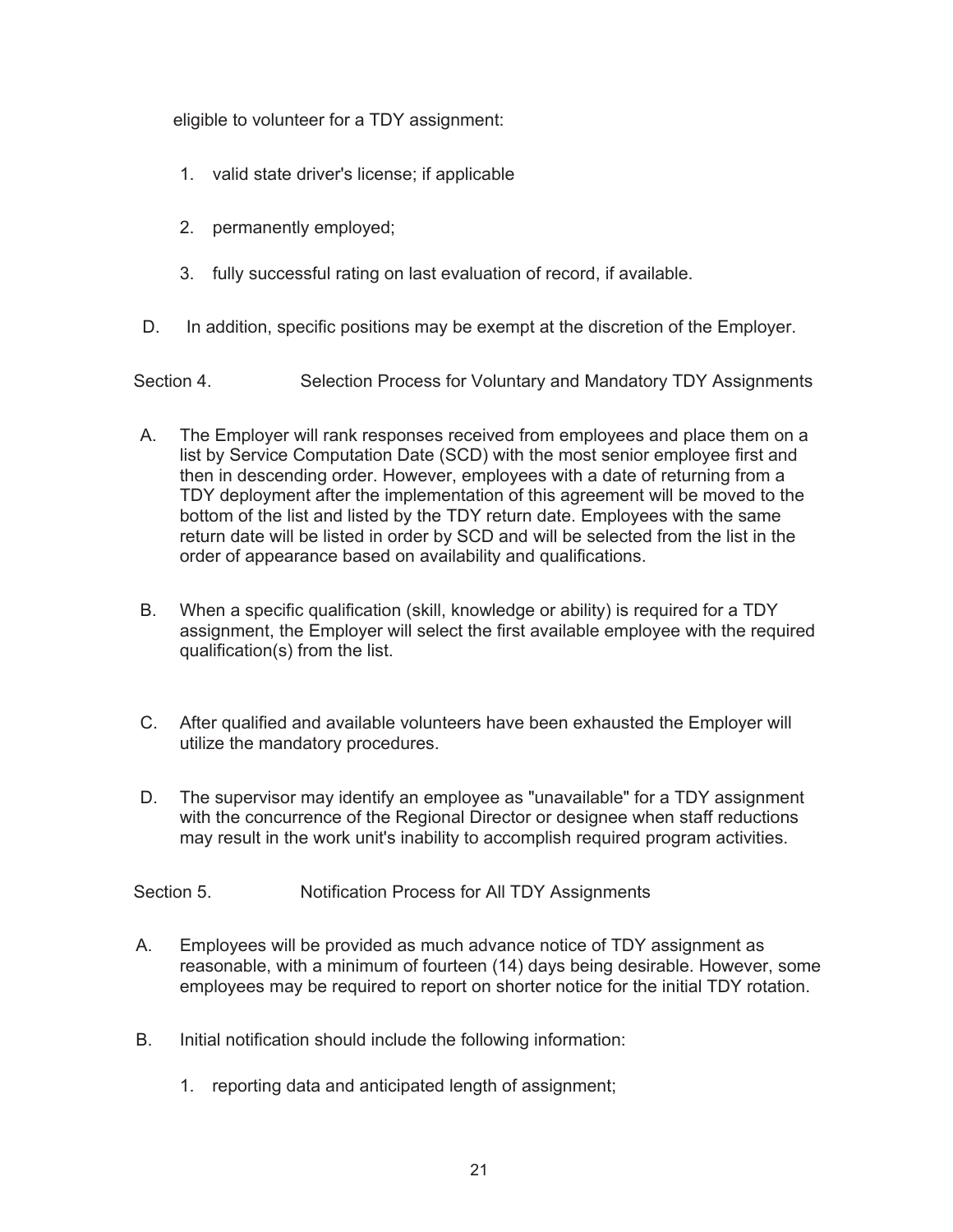- 2. project intake duty station;
- 3. project information; (i.e., specifics of the primitive working conditions and inherent physical demand requirements (if known);
- 4. contact person and telephone number;
- 5. additional (if any) pertinent information;

Section 6. **General TDY Information** 

- A. When an employee is identified as unavailable or not qualified for TDY assignment then the employee will be passed over if his or her name is reached on the National Mandatory TDY List.
- B. When warranted due to the lack of available and qualified bargaining unit employees voluntarily requesting TDY assignments, employees will be mandated by using the National Mandatory TDY List. All bargaining unit employees will initially be placed on the National Mandatory TDY List by reverse Service Computation Date (SCD). New employees will be placed at the top of the list, but will not be mandated until all eligibility requirements have been met. Once an employee has completed a TDY assignment after the date of implementation of this agreement (voluntary or mandatory), his/her name will be moved to the bottom of the National Mandatory TDY List and will be identified by the date of the completion of the TDY assignment. Employees having the same date of completion will be listed in order by completion date and reverse SCD.
- C. Hazardous duty pay premiums will be paid when required by law, rule or regulation.
- D. Employees currently on TDY may be offered a TDY extension prior to the Employer utilizing any of the voluntary or mandatory lists.
- E. Upon an employee's notification of deployment of forty eight (48) hours or less, that employee may be granted a reasonable amount of Administrative Leave, up to eight (8) hours in order to make preparations for the TDY.
- Section 7. **Availability Exemptions**

The APHIS Mobilization Guide contemplates that there may be occasions where an employee may be detailed to natural disasters and other national emergencies that may have primitive living conditions and/or working duties not in the employee's job description. Employees who have issues reporting to the TDY assignment due to medical or personal situations, may request unavailability exemption. All requests for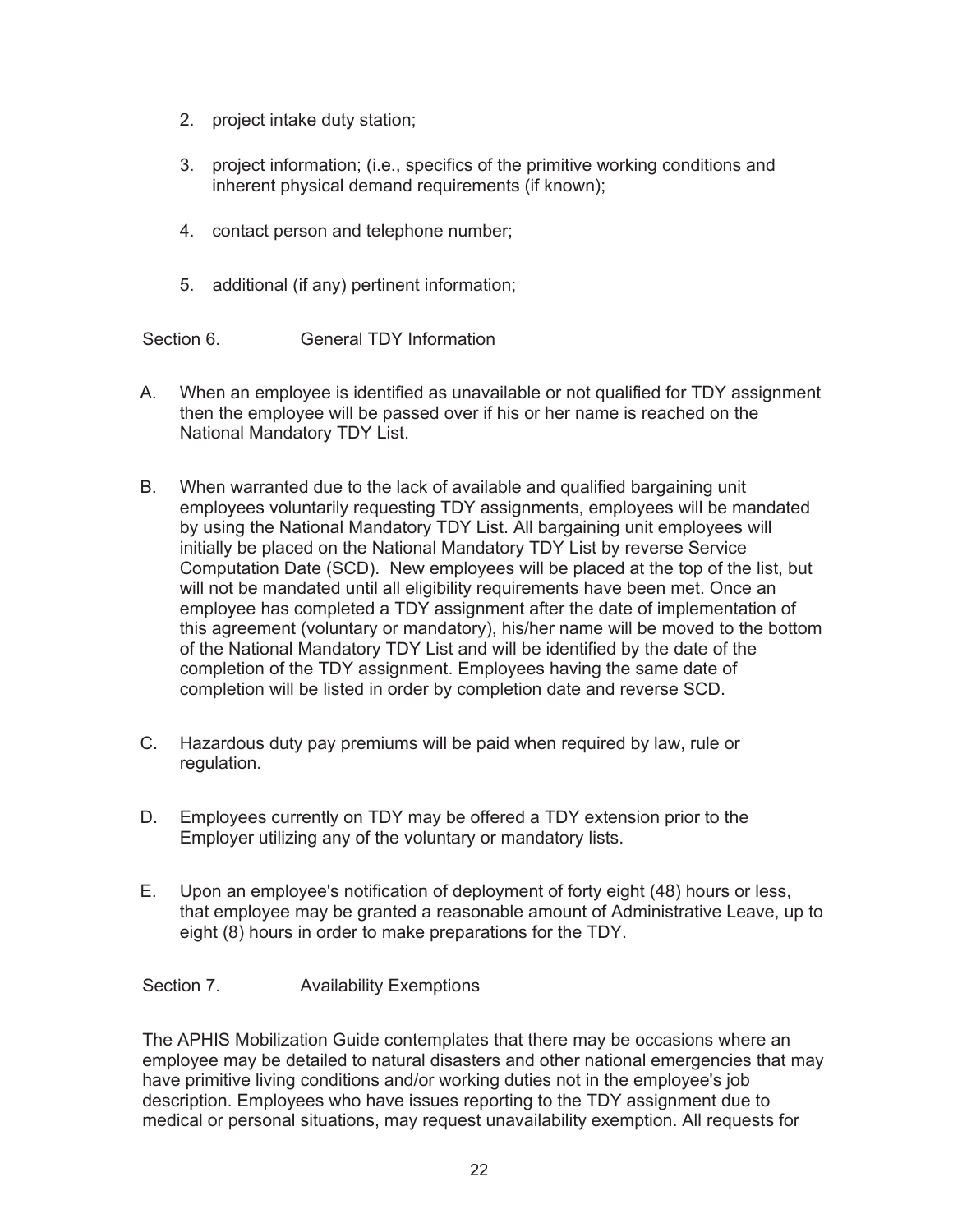unavailability exceptions must be in writing and presented to their supervisor in accordance with the provisions below.

- A. Medical Conditions
	- 1. Requests for medical exemptions are the responsibility of the employee. The employee must provide the Supervisor or designee a completed Certification of Health Care Provider Form. The Certification of Health Care Provider Form provided must be current in order to be accepted, (generally within 180 days).
	- 2. The Supervisor or designee will evaluate the request and make a decision on the medical unavailability exemption. The Supervisor or designee may identify the employee as eligible for a medical exemption; dispatch the employee to the TDY assignment with temporary restrictions; deny the request in writing; or take action as appropriate.
- B. Serious Personal Obligations or Hardships
	- 1. Employee(s) who have serious personal or hardship issues, may request an unavailability exception by submitting a Request for Exemption from Temporary Duty Assignment Form along with any supporting documentation.
	- 2. If the personal obligation involves the care of a family member, due to health reasons, the employee may request an unavailability exception by submitting a completed Certification of Health Care Provider Form to their immediate Supervisor or designee.
- C. Jury or Court Obligations

Employees scheduled for Jury Duty or for a Court appearance may request an unavailability exception by submitting a Request for Exception from Temporary Duty Assignment Form to their immediate Supervisor or designee.

D. Military Duty

The Employer will identify as unavailable an employee on National Guard, Reserve or recall military duty.

- E. Annual Leave
	- 1. Employees will be permitted to select, identify and receive approval for up to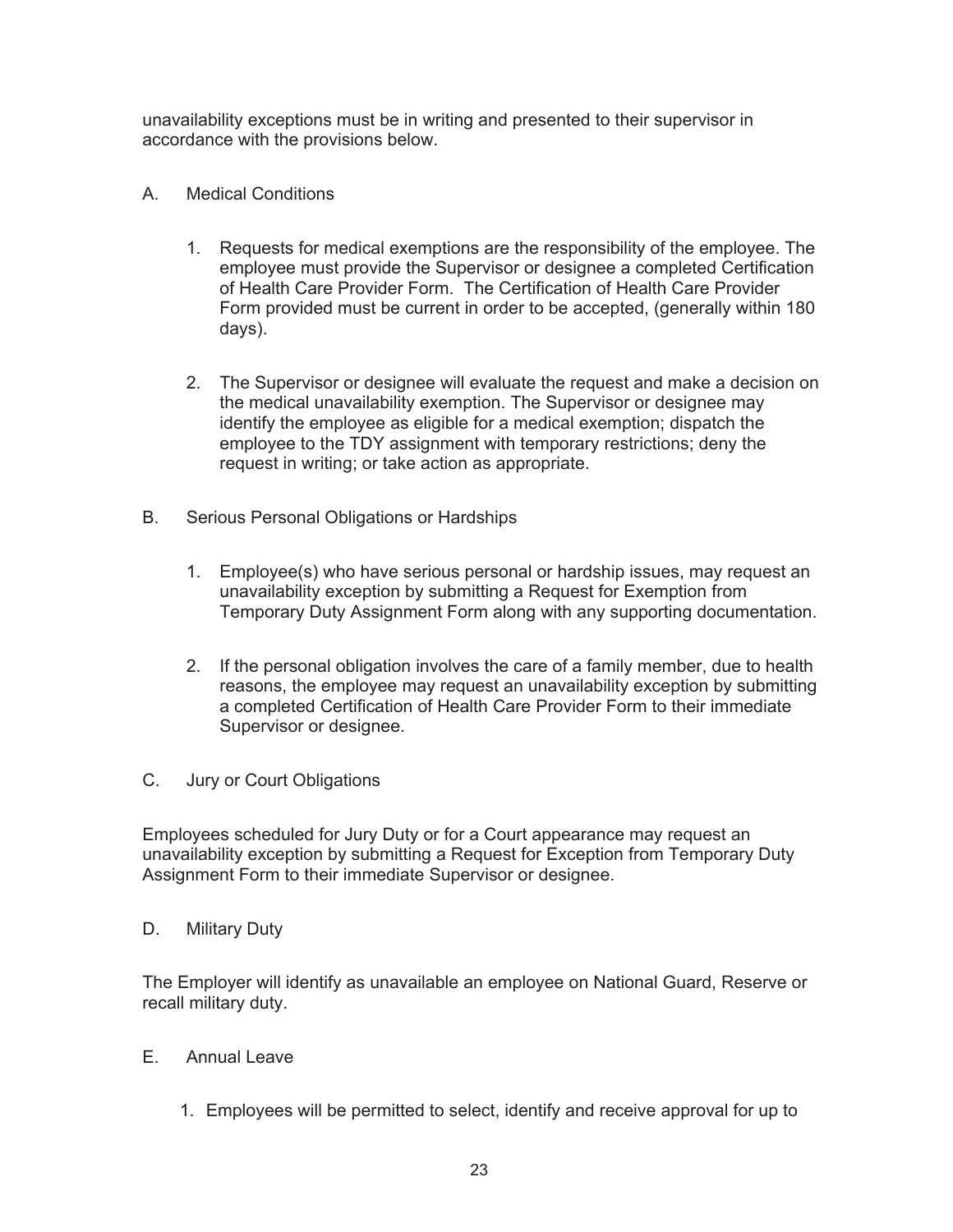two periods of long-term annual leave. Long-term annual leave is defined as leave approved for a minimum of a full work week and may be in 32-hour increments when there is a holiday. The two periods of long-term leave must be identified, requested and approved at least thirty (30) calendar days prior to the notification for TDY assignment to qualify as a period of unavailability and may not exceed the leave earned by the employee in a leave year.

- 2. Nothing in these provisions shall preclude an employee from requesting and receiving approval for additional periods of annual leave. If an employee with an additional period of annual leave is notified of a TDY deployment, then the employee may request to be considered for the next TDY deployment and be passed over on the TDY list. The Supervisor or designee will make a decision on the request based on the employee's individual circumstances and the nature of the emergency.
- E. Other Exemptions

The Supervisor or designee will consider any other valid reason for TDY exemption not specified above, presented by the employee.

F. Appeals of TDY Exemptions

An employee may appeal the decision of his/her supervisor through the Association President or designee to the next higher level supervisor and then the Executive Director or designee for consideration. The decision of the Field Operations Hub will be the final decision and will not be eligible for addition consideration at any other levels.

Section 8. Safety and Health

- A. The Employer will maintain safe project working conditions and equipment in accordance with government regulations and OSHA requirements.
- B. The Employer will make an effort to assist employees in the temporary use of items that are needed for the environment at their TDY location and that are not normal and customary for the employee to have at their permanent duty location (i.e. heavy coats for extremely cold climates).
- C. Employees will be provided the opportunity to receive vaccinations determined by the Employer to be necessary in advance of deployment or during project orientation at the work site.
- D. Both parties expect employees and managers be treated with dignity and respect.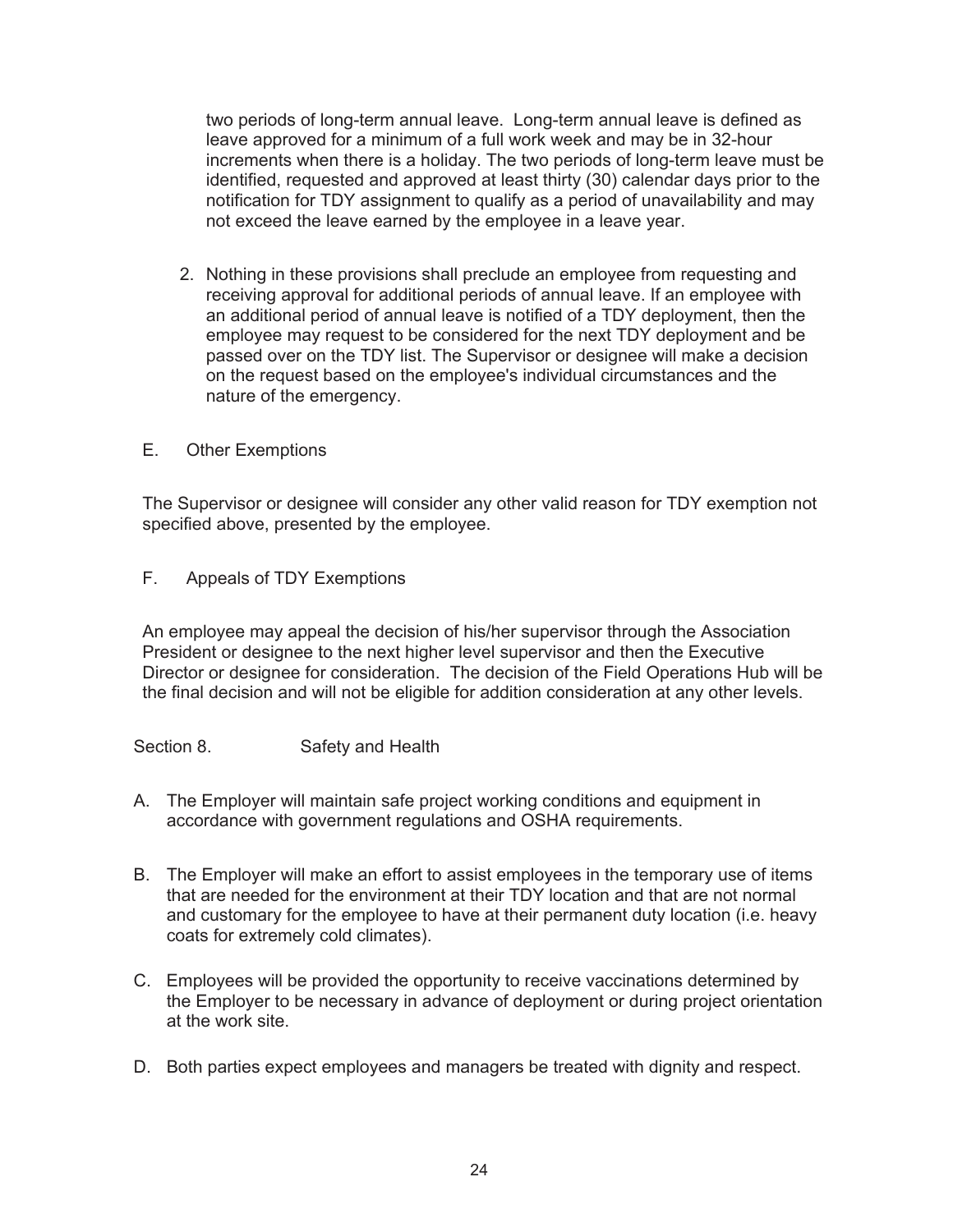# **Request for Exemption from Temporary Duty Assignment**

| (When completed, this form is to be presented to the employee's immediate supervisor)                                    |  |  |
|--------------------------------------------------------------------------------------------------------------------------|--|--|
|                                                                                                                          |  |  |
| Which category does your request to be excused from an Emergency TDY fall?<br>Please check as appropriate.               |  |  |
| Child Care Obligations_______<br>Elder Care Obligations____________                                                      |  |  |
| Civic Responsibility <b>COLOGOCO COLOGOCO CONTEGAT CONCOCO CONTECT</b> Civic Responsibility COLOGOCO CONGERVIA CONGERVIA |  |  |
| Organization Responsibility_____<br>Educational Responsibility______                                                     |  |  |
| Court Obligation (Must include copy of court summons) ______                                                             |  |  |
| Other Employment Responsibility_______                                                                                   |  |  |
| Other: (please explain below)                                                                                            |  |  |

An explanation must be provided below concerning the impact the checked responsibility would create and how it would impair your ability to travel. Include dates if the situation is not permanent.

Explanation:

| Signature: |  |
|------------|--|
|            |  |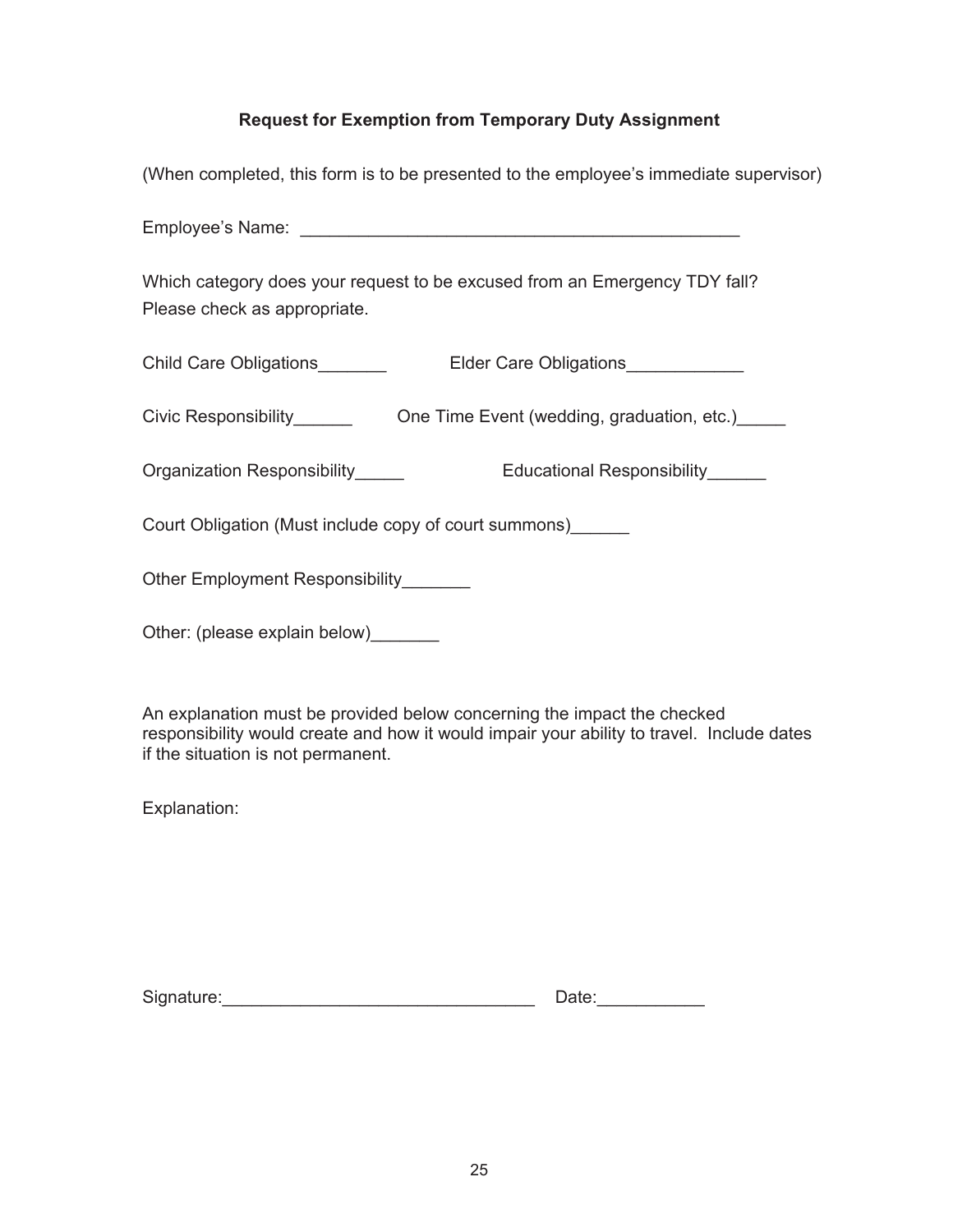#### **Certification of Health Care Provider**

1. Employee's Name:

2. Patient's Name (if different from employee):

Relationship to the employee:

- 3. Describe the medical facts, including a brief statement as to how the medical condition impacts the employee's ability to travel or prevents the employee from performing specific duties:
- 4. State the approximate date the condition commenced and the probable duration of the condition.
- 5. If additional treatments will be required for the condition, provide an estimate of the probable number of such treatments and if a regimen of continuing treatments by the patient is required under your supervision, provided a general description of such treatment (e.g. prescription drugs, physical therapy requiring special equipment):
- 6. A). If employee will be able to perform some work, is the employee unable to perform any one or more of the essential functions of the employee's job (the employee should provide you with information about the essential job functions)? If yes, please list the essential functions the employee is unable to perform:

B). Identify any work restrictions or other changes in working conditions required:

- C). Indicate whether there is the likelihood of sudden incapacitation:
- 7. Is care required for a family member? If yes, does the patient require assistance for basic medical or personal needs or safety, or for transportation? If yes, please explain the care needed and probable duration:

| Signature of Health Care Provider           | Type of Practice        |
|---------------------------------------------|-------------------------|
| <b>Printed Name of Health Care Provider</b> | <b>Telephone Number</b> |
| Address                                     | Date                    |

City, State, Zip Code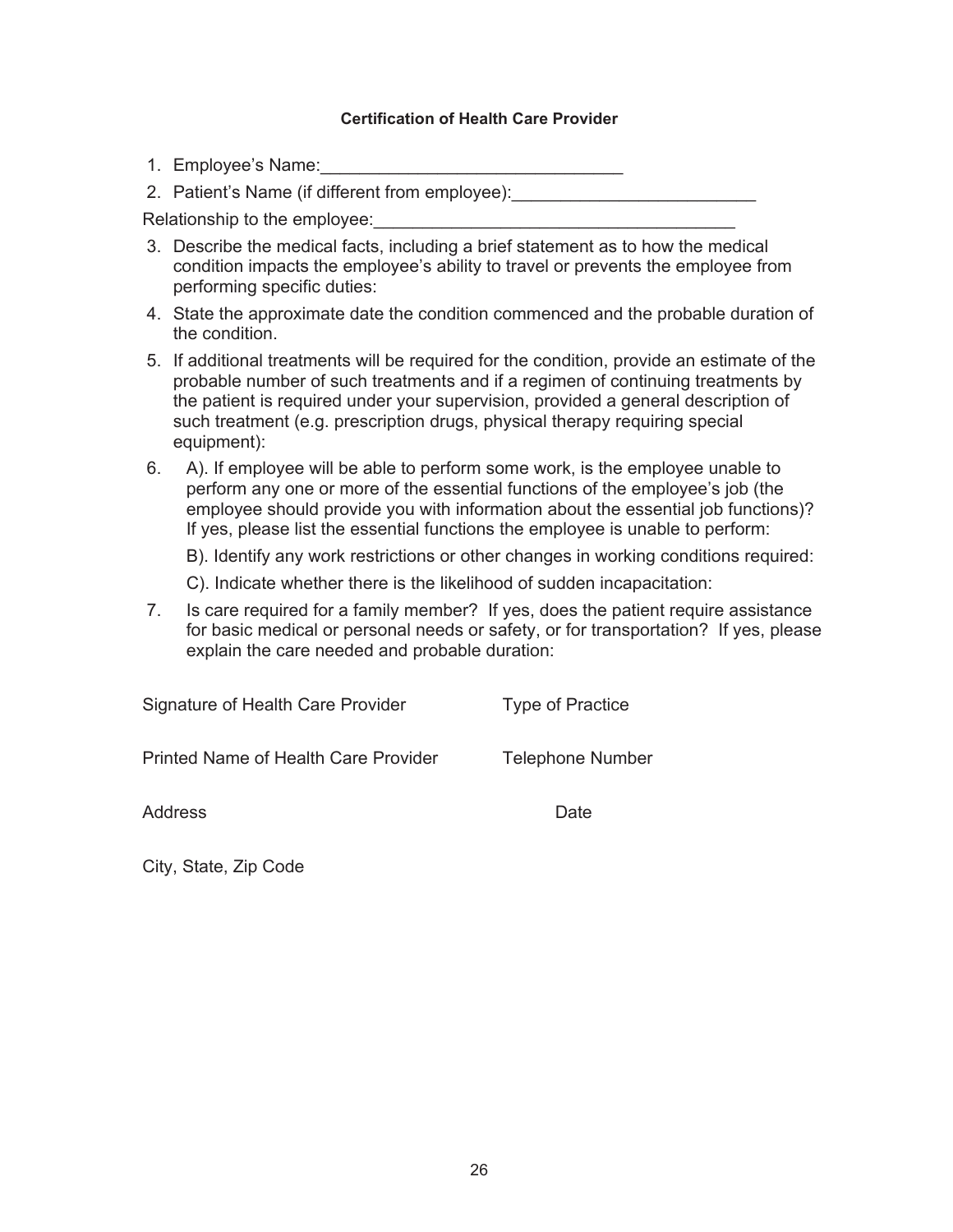# **ARTICLE 27. Distribution of Agreement**

The Employer will be responsible for the publication of this Agreement and distribution to all appropriate management officials and employees in the bargaining unit. New employees covered by this Agreement, upon request, will be provided with an electronic copy of the Agreement.

### **ARTICLE 28. Duration and Extent of Agreement**

#### Section 1. Duration

Unless otherwise provided, this Agreement shall remain in effect for a period of three (3) years from the effective date. Thereafter, the Agreement shall be automatically renewed on the anniversary date, unless either Party desires to terminate or modify the Agreement. The requesting Party must serve written notice of such intent to the other Party, no less than sixty (60) or more than ninety (90) calendar days before the expiration date of the Agreement. A request to renegotiate the Agreement must be accompanied by a complete set of proposals setting forth the proposed language changes. If such notice indicates intention to terminate the Agreement, this Agreement shall terminate on the anniversary date. Negotiations must be concluded by the contract termination date, unless both Parties agree to an extension. Either Party, due to catastrophic circumstances, may extend negotiations for thirty (30) calendar days. This Agreement shall not be enforceable at any time after it is determined under the provisions of Title 5 that the Association is no longer entitled to exclusive recognition or the Association has been disbanded.

#### Section 2. Amendments/Modifications

Amendments may be made within a reasonable time after abridgement of any of the provisions of the Agreement by any newly enacted law or policy or regulation of higher authority. Changes in this Agreement which are required by law, regulation, or policy issued by higher authority, shall be placed in effect without respect to the provisions of the Agreement. The Employer agrees to consult with the Association before effecting such required changes. Any request by the Employer or the Association to negotiate an amendment to this Agreement shall include a summary of the proposed amendment and the reasons therefore. Negotiations will take place as specified in Article 6 of this Agreement. Any amendment to this Agreement shall be signed by the Employer and the Association and approved as specified herein. Its term shall be concurrent with the Agreement.

#### Section 3. Reopener

A. Either Party will have the right to reopen portions of this Agreement if the Party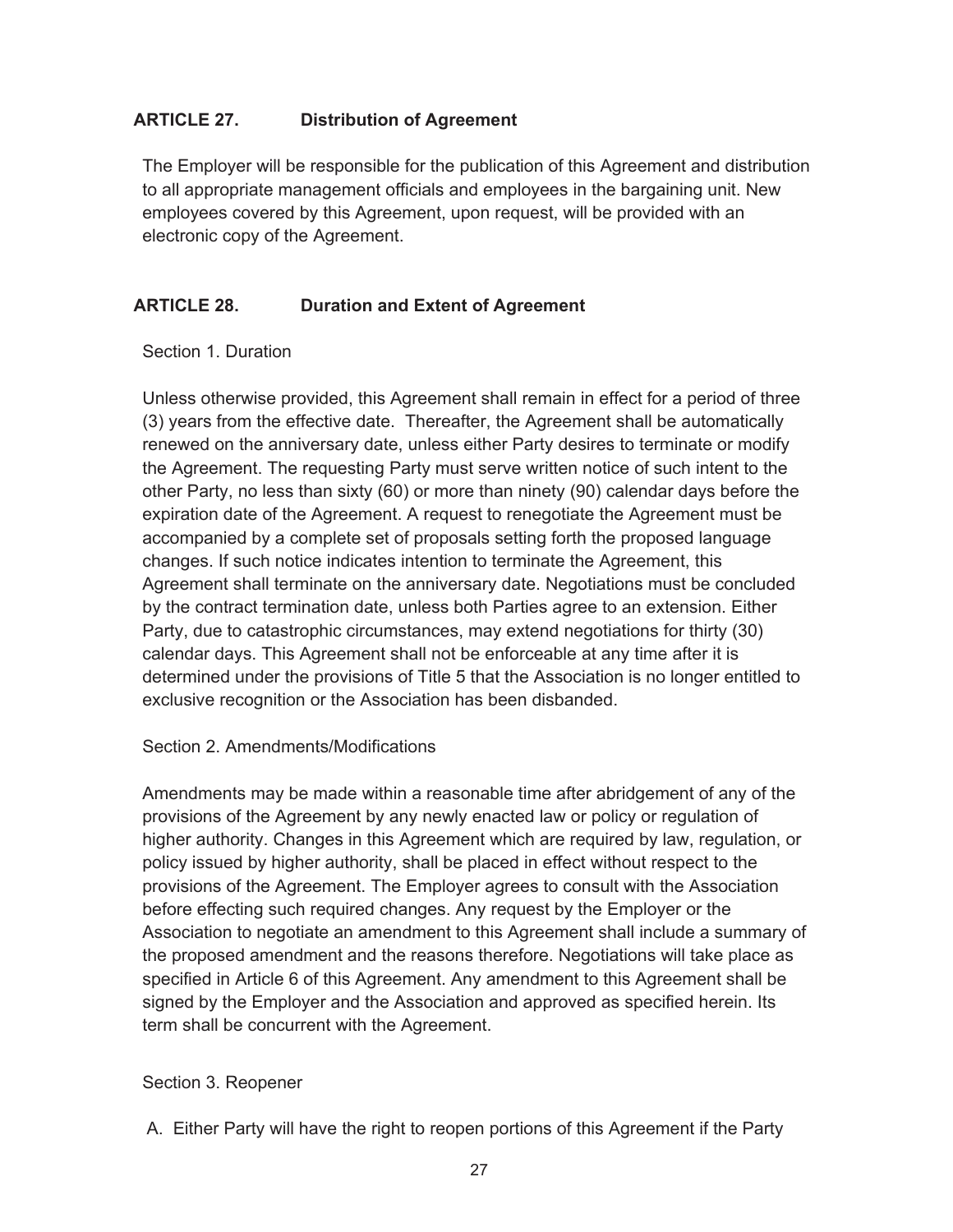produces evidence that parts of the Agreement are being abused, interfere with the efficient operation of the organization, or has materially affected conditions of employment. Documentation must include specific evidence of the charge and the provisions of the Agreement involved. This reopener will be exercised by serving a written notice on the other Party of the provision(s) to be reopened.

B. This Agreement may be opened for amendment upon the written request of either Party if any of the sections herein is nullified by changes in law, order, rulings, judicial decisions, or third-party decisions. Requests for such amendment(s) must include a summary of the amendments proposed and make reference to the appropriate order, law, or decision necessitating the amendment(s) requested. Only the sections nullified by the appropriate order, law, or decision will be reopened.

This Agreement may be reopened at any time by mutual agreement of the Parties.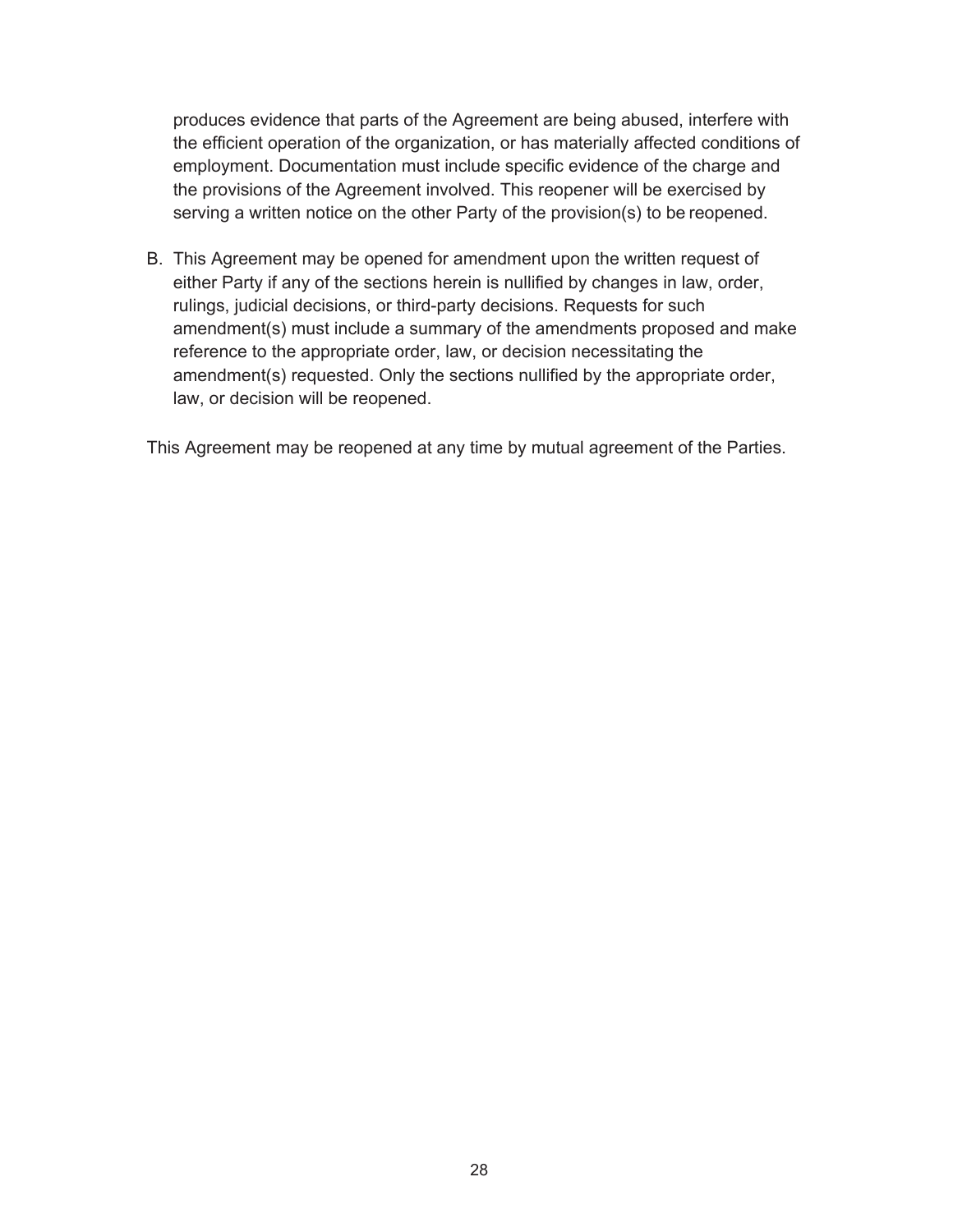The Parties hereby agree to the above Agreement and set their Signatures to it effective this

 $day of$ 

For the Agency: **OSAMA EL** LISSY

Digitally signed by OSAMA EL LISSY Date: 2019.06.03 14:43:30  $-04'00'$ 

For the Union:

Civiter C. Ross 7/16/2019